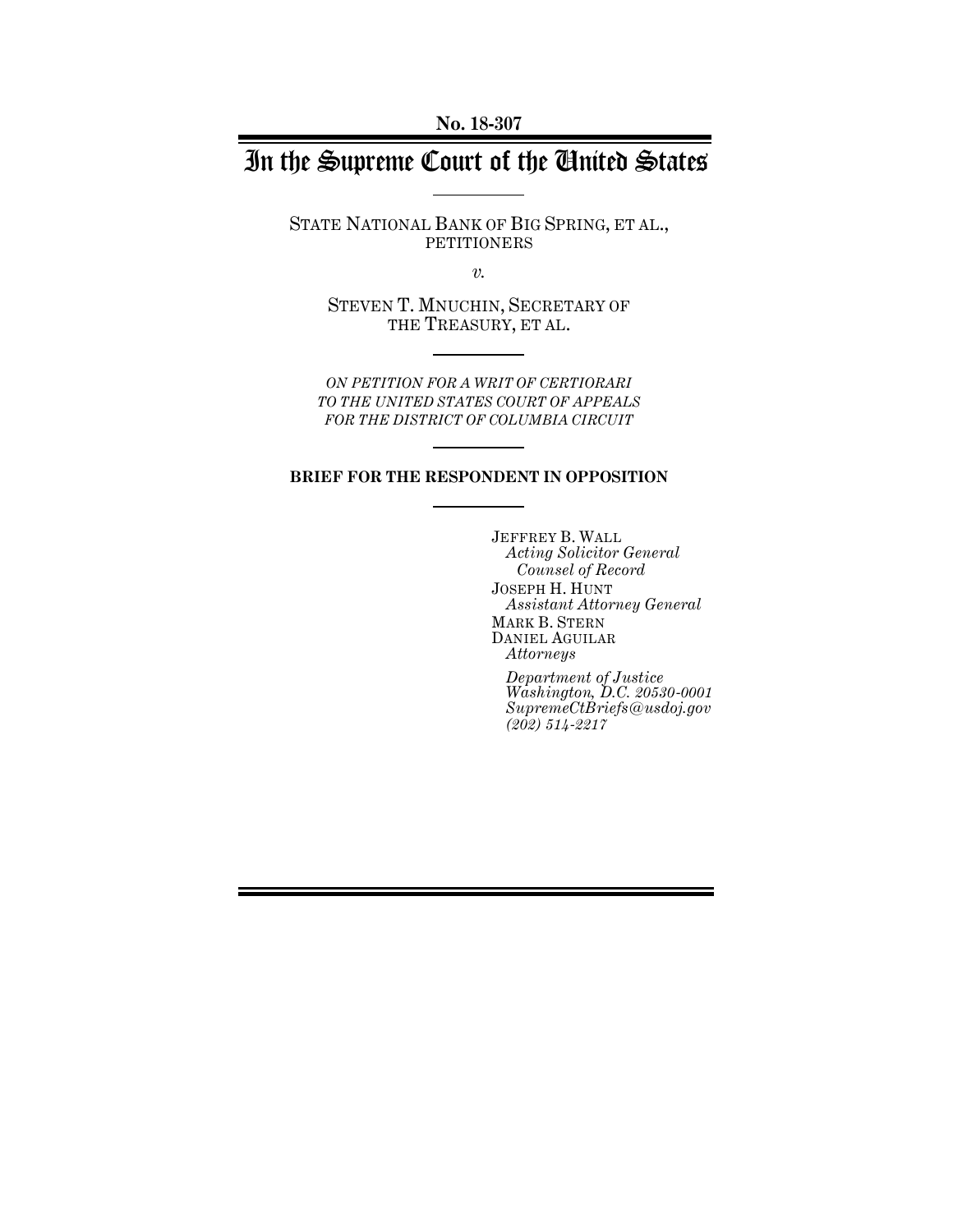### **QUESTIONS PRESENTED**

1. Whether 12 U.S.C. 5491(c)(3) violates the separation of powers by prohibiting the President from removing the Director of the Bureau of Consumer Financial Protection except for "inefficiency, neglect of duty, or malfeasance in office."

2. Whether 12 U.S.C. 5497 violates the separation of powers by authorizing the Bureau of Consumer Financial Protection to receive up to a fixed amount of the Federal Reserve System's combined earnings, and authorizing Congress to appropriate any additional funds beyond that amount.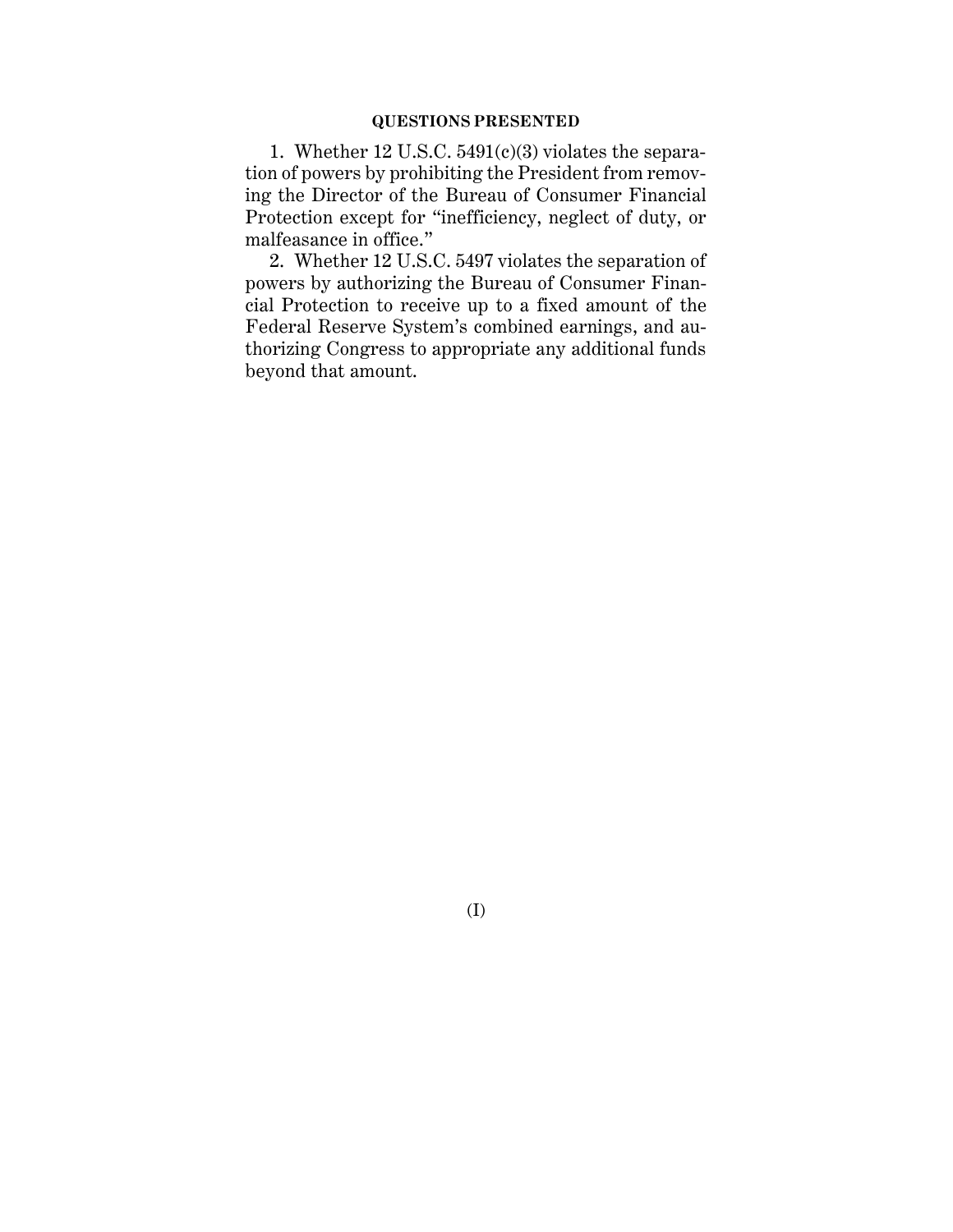### **TABLE OF CONTENTS**

Page

# **TABLE OF AUTHORITIES**

## Cases:

| Ayotte v. Planned Parenthood of N. New England,           |
|-----------------------------------------------------------|
|                                                           |
| Bowsher v. Synar, 478 U.S. 714 (1986) 13, 20              |
|                                                           |
| Clapper v. Amnesty Int'l USA, 568 U.S. 398 (2013) 11      |
|                                                           |
| Free Enter. Fund v. Public Co. Accounting                 |
| $\label{eq:1} Over sight~Bd., 561~U.S.~477~(2010)~passim$ |
| Hennen, Ex parte, 38 U.S. (13 Pet.) 230 (1839) 14         |
| Humphrey's Executor v. United States, 295 U.S. 602        |
|                                                           |
|                                                           |
| Myers v. United States, 272 U.S. 52 (1926)  13, 14        |
| Morrison v. Olson, 487 U.S. 654 (1988)15, 16, 19, 20, 21  |
| NLRB v. Noel Canning, 134 S. Ct. 2550 (2014)  6, 19       |
| PHH Corp. v. Consumer Fin. Prot. Bureau,                  |
|                                                           |
|                                                           |
|                                                           |
| Wiener v. United States, 357 U.S. 349 (1958) 15           |

(III)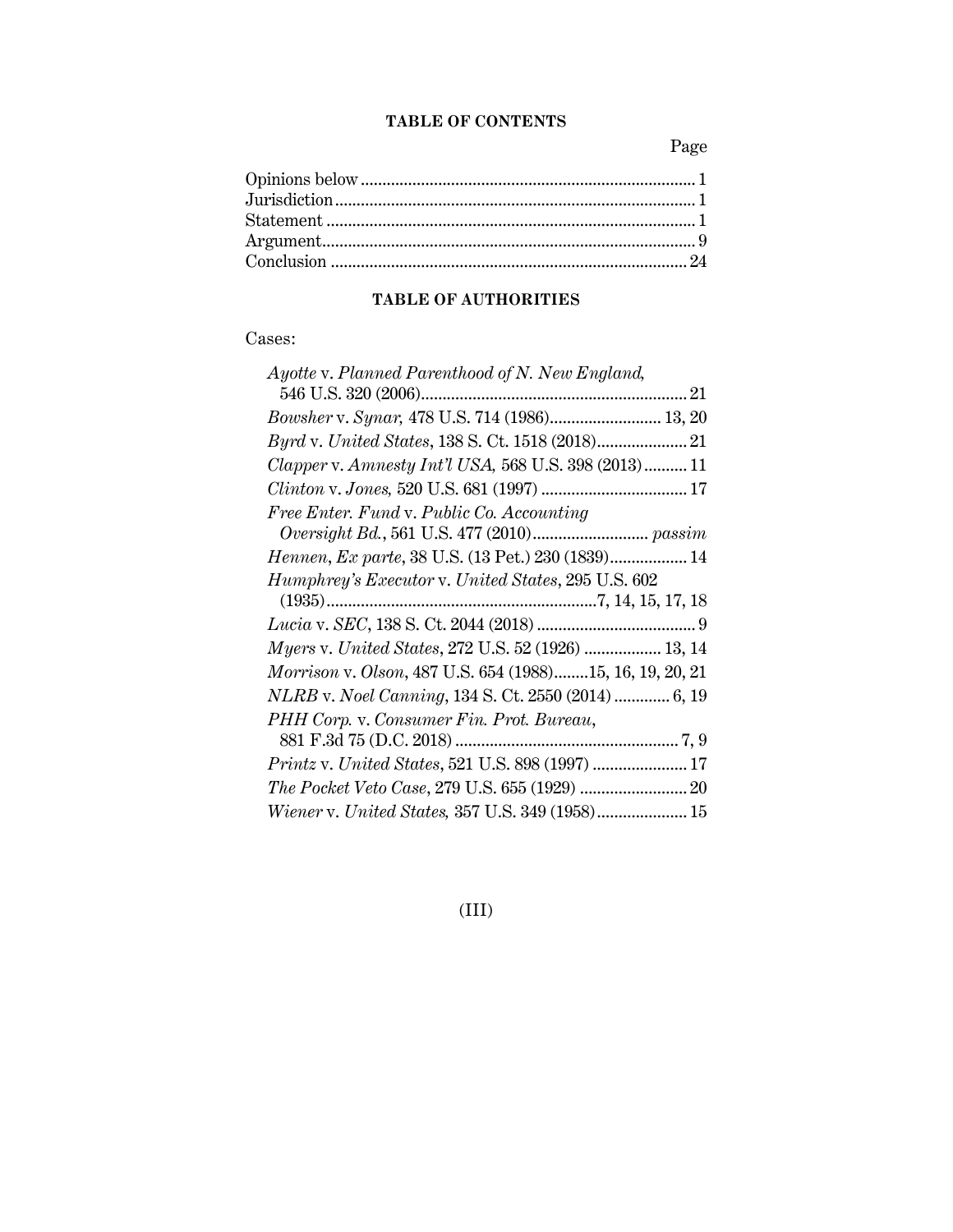| Constitution, statutes, and regulation:                | Page |
|--------------------------------------------------------|------|
| U.S. Const.:                                           |      |
|                                                        |      |
|                                                        |      |
|                                                        |      |
| § 2, Cl. 3 (Recess Appointments Clause) 5              |      |
|                                                        |      |
|                                                        |      |
| Dodd-Frank Wall Street Reform and Consumer             |      |
| Protection Act, Pub. L. No. 111-203, 124 Stat. 1376  1 |      |
|                                                        |      |
|                                                        |      |
|                                                        |      |
|                                                        |      |
|                                                        |      |
|                                                        |      |
|                                                        |      |
|                                                        |      |
|                                                        |      |
|                                                        |      |
|                                                        |      |
|                                                        |      |
|                                                        |      |
|                                                        |      |
|                                                        |      |
|                                                        |      |
|                                                        |      |
|                                                        |      |
|                                                        |      |
|                                                        |      |
|                                                        |      |
|                                                        |      |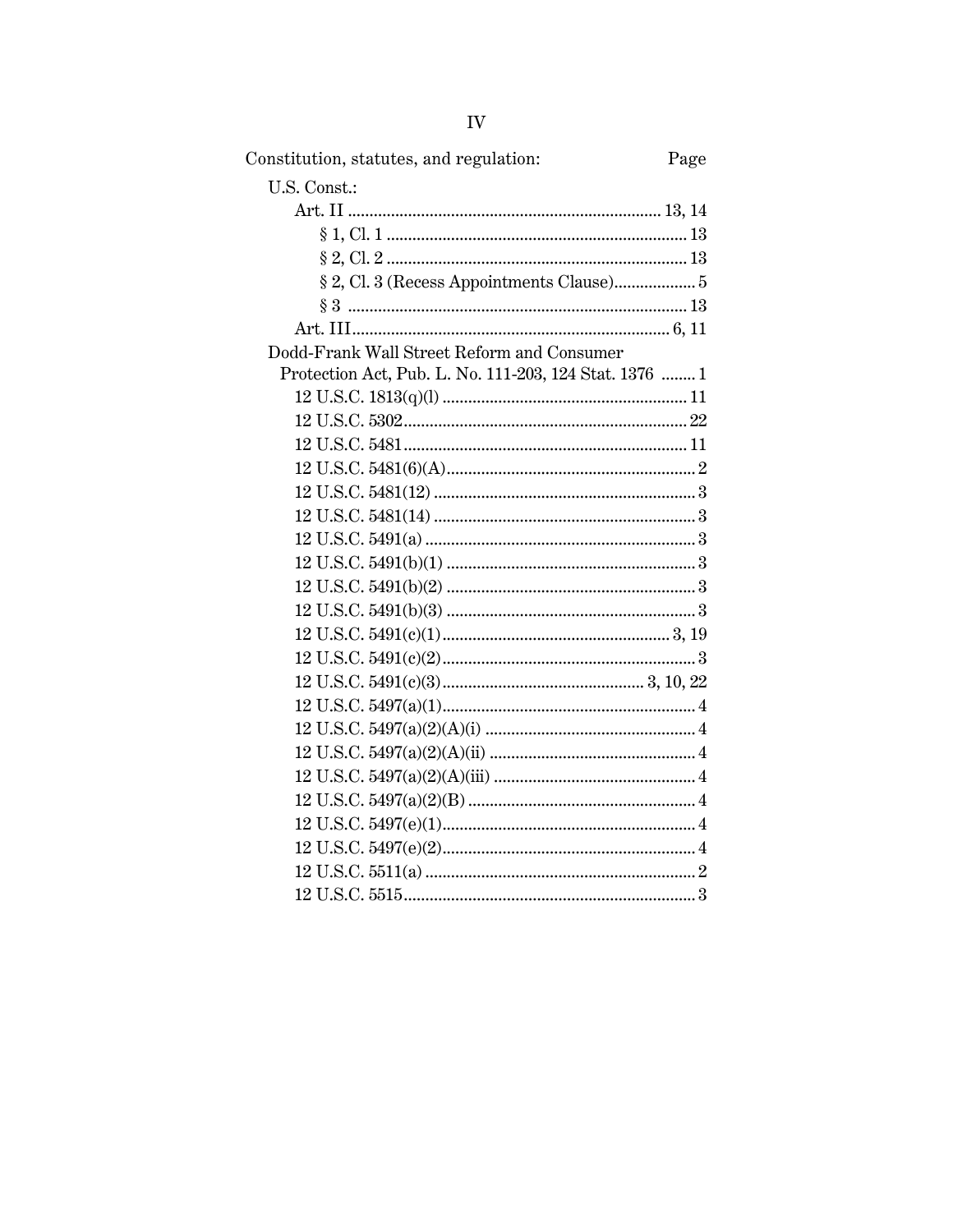| Statutes and regulation-Continued:                        | Page |
|-----------------------------------------------------------|------|
|                                                           |      |
|                                                           |      |
|                                                           |      |
|                                                           |      |
|                                                           |      |
|                                                           |      |
|                                                           |      |
|                                                           |      |
|                                                           |      |
|                                                           |      |
|                                                           |      |
| Electronic Fund Transfer Act, 15 U.S.C. 1693 et seq.  2   |      |
| Equal Credit Opportunity Act, 15 U.S.C. 1691 et seq 2     |      |
| Real Estate Settlement Procedures Act of 1974,            |      |
|                                                           |      |
| Sarbanes-Oxley Act of 2002, Pub. L. No. 107-204,          |      |
|                                                           |      |
|                                                           |      |
|                                                           |      |
|                                                           |      |
| Miscellaneous:                                            |      |
| 1 Annals of Cong. 463 (1789) (Joseph Gales ed., 1834)  13 |      |
| 164 Cong. Rec. S7341 (daily ed. Dec. 6, 2018) 23          |      |
| Robert E. Cushman, The Independent Regulatory             |      |
|                                                           |      |
| Letter from James Madison to Thomas Jefferson             |      |

(June 30, 1789), *reprinted in* 16 *Documentary History of the First Federal Congress of the United States of America* (Charlene Bangs Bickford *et al.*

eds., 2004) ............................................................................ 14 S. Rep. No. 176, 111th Cong., 2d Sess. (2010)....................... 2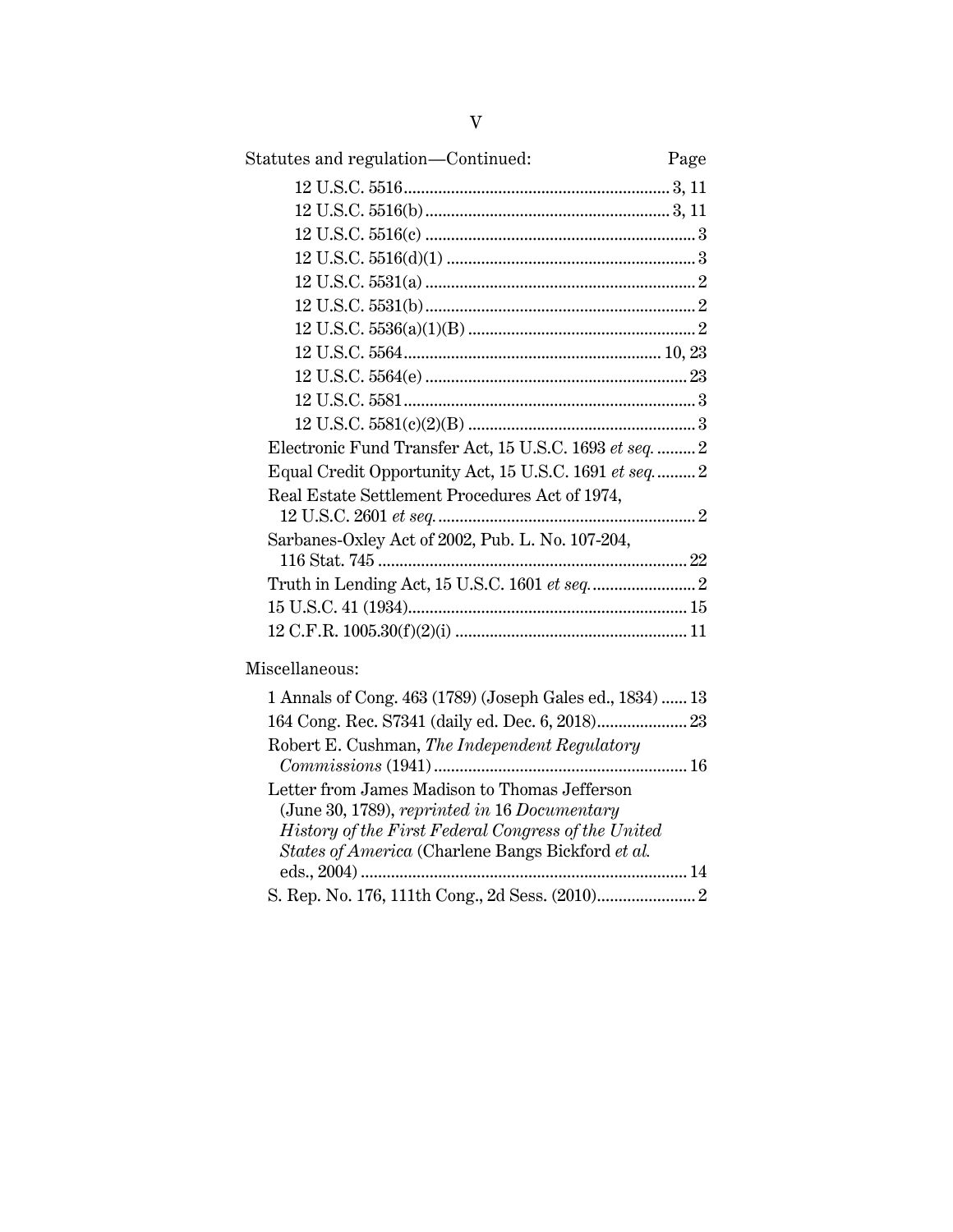| Miscellaneous—Continued:                                                                   | Page |
|--------------------------------------------------------------------------------------------|------|
| Senate Comm. on Governmental Affairs, Study on<br>Federal Regulation, Volume V, Regulatory |      |
| Organization, S. Doc. No. 91, 95th Cong.,                                                  | 16   |
| 3 Joseph Story, Commentaries on the Constitution                                           |      |
| The Federalist No. 70 (Alexander Hamilton)                                                 |      |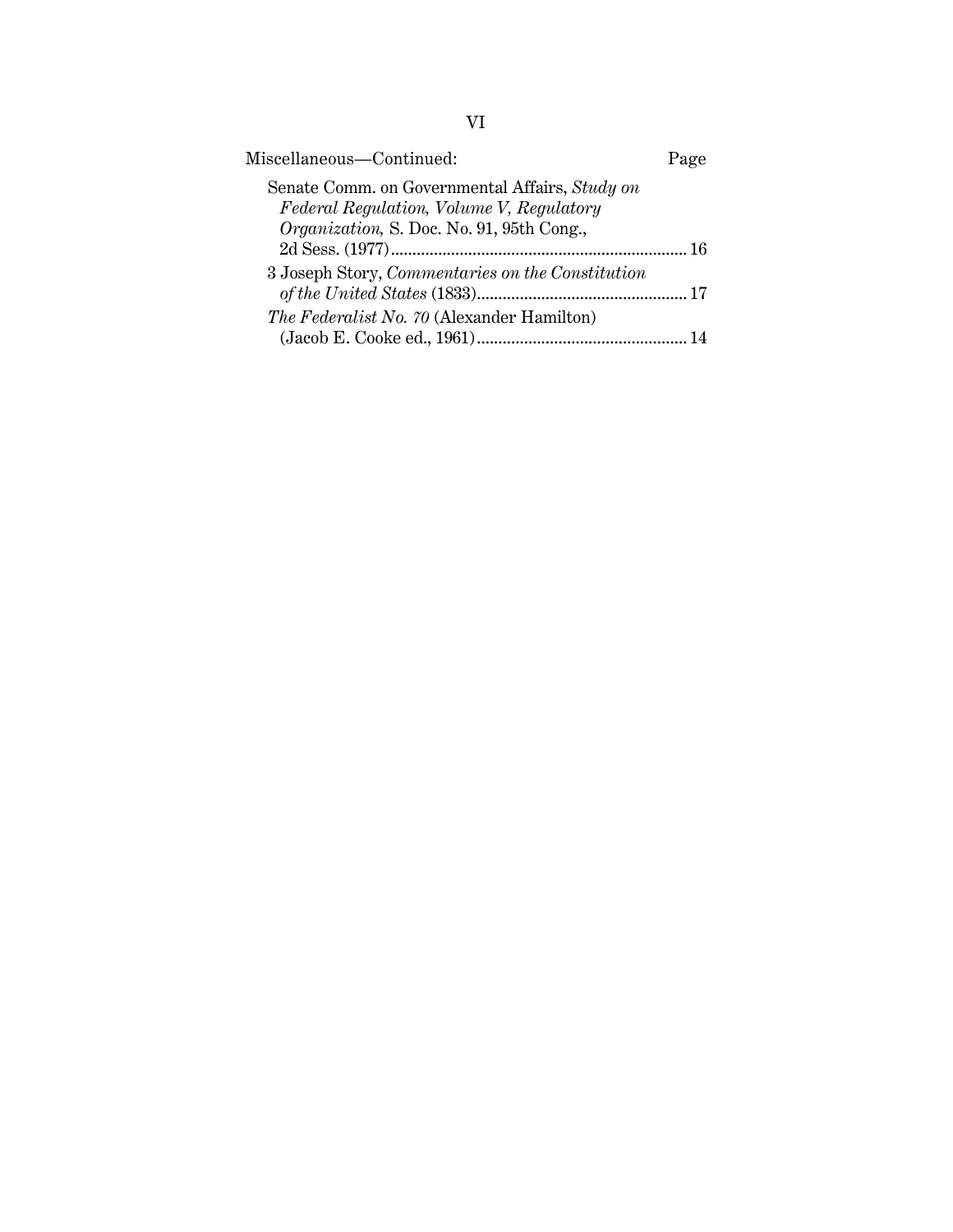# In the Supreme Court of the United States

No. 18-307

STATE NATIONAL BANK OF BIG SPRING, ET AL., PETITIONERS

*v.*

STEVEN T. MNUCHIN, SECRETARY OF THE TREASURY, ET AL.

*ON PETITION FOR A WRIT OF CERTIORARI TO THE UNITED STATES COURT OF APPEALS FOR THE DISTRICT OF COLUMBIA CIRCUIT*

#### **BRIEF FOR THE RESPONDENT IN OPPOSITION**

#### **OPINIONS BELOW**

The order of the court of appeals (Pet. App. 1a-2a) is not reported. The district court's order (Pet. App. 5a-22a) is reported at 197 F. Supp. 3d 177. An earlier decision of the court of appeals is reported at 795 F.3d 48. An earlier decision of the district court is reported at 958 F. Supp. 2d 127.

#### **JURISDICTION**

The judgment of the court of appeals was entered on August 3, 2018. The petition for a writ of certiorari was filed on September 6, 2018. The jurisdiction of this Court is invoked under 28 U.S.C. 1254(1).

#### **STATEMENT**

1. In July 2010, the President signed into law the Dodd-Frank Wall Street Reform and Consumer Protection Act (Dodd-Frank Act), Pub. L. No. 111-203, 124 Stat.

(1)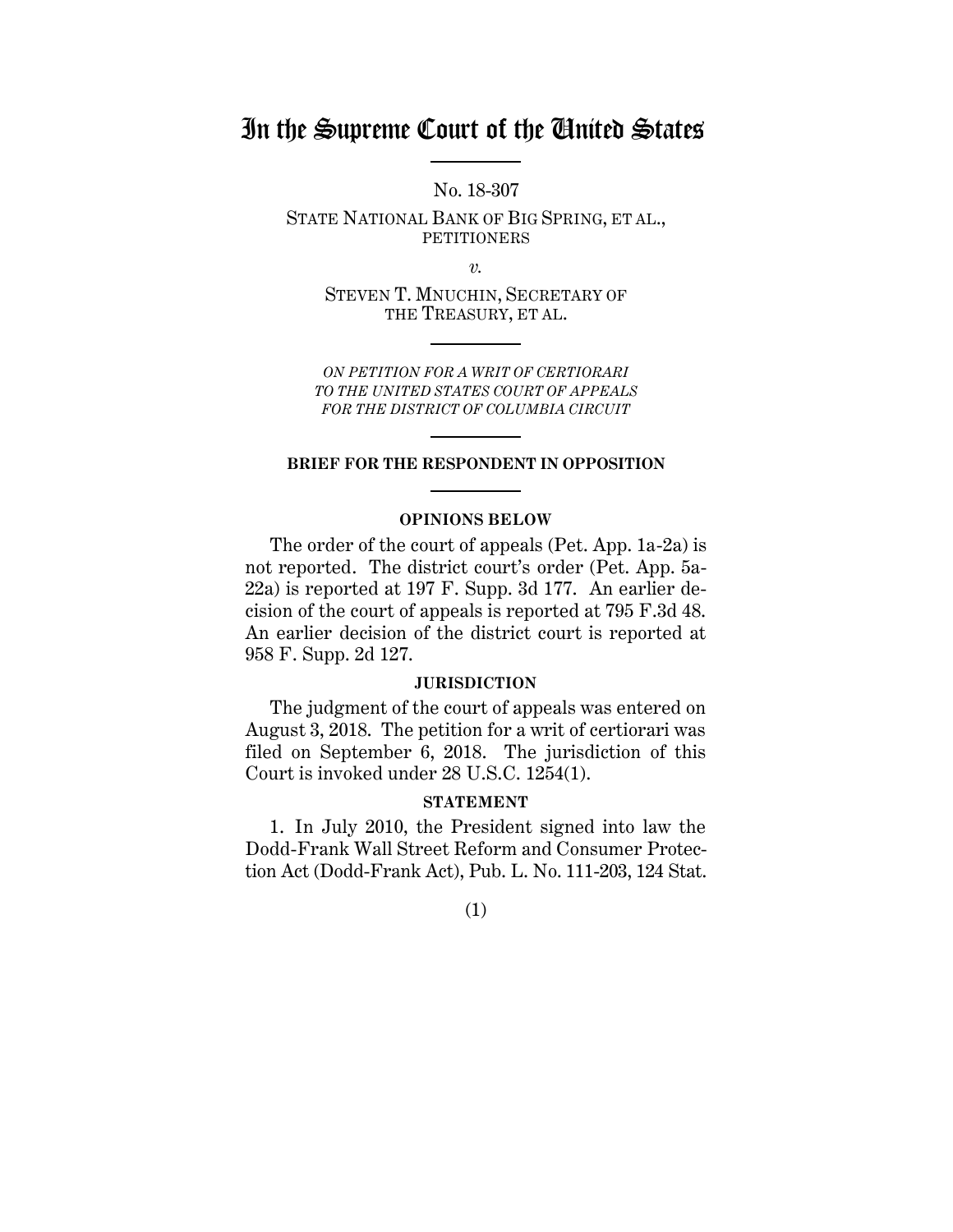1376. The legislation provided "a direct and comprehensive response to the financial crisis that nearly crippled the U.S. economy beginning in 2008." S. Rep. No. 176, 111th Cong., 2d Sess. 2 (2010). Its overarching purpose was to "promote the financial stability of the United States" through the establishment of measures designed to improve accountability, resiliency, and transparency in the financial system. *Ibid.* As most relevant here, the Act established the Bureau of Consumer Financial Protection (Bureau) to ensure "that all consumers have access to markets for consumer financial products and services and that markets for [such] products and services are fair, transparent, and competitive." 12 U.S.C. 5511(a).

a. The Dodd-Frank Act prohibits any "covered person"—generally an entity or person involved in "offering or providing a consumer financial product or service," 12 U.S.C. 5481(6)(A)—or any "service provider" from "engag[ing] in any unfair, deceptive, or abusive act or practice." 12 U.S.C.  $5536(a)(1)(B)$ . The Act then authorizes the Bureau to issue regulations identifying such acts or practices and to take enforcement actions against "covered person[s]" and "service provider[s]" to prevent them from engaging in such acts or practices. 12 U.S.C. 5531(a) and (b). The Act also transfers to the Bureau much of the authority to regulate consumer financial products and services that had been vested in other federal agencies, including the authority to prescribe regulations implementing the Truth in Lending Act, 15 U.S.C. 1601 *et seq.*; the Equal Credit Opportunity Act, 15 U.S.C. 1691 *et seq.*; the Real Estate Settlement Procedures Act of 1974, 12 U.S.C. 2601 *et seq.*; and the Electronic Fund Transfer Act, 15 U.S.C. 1693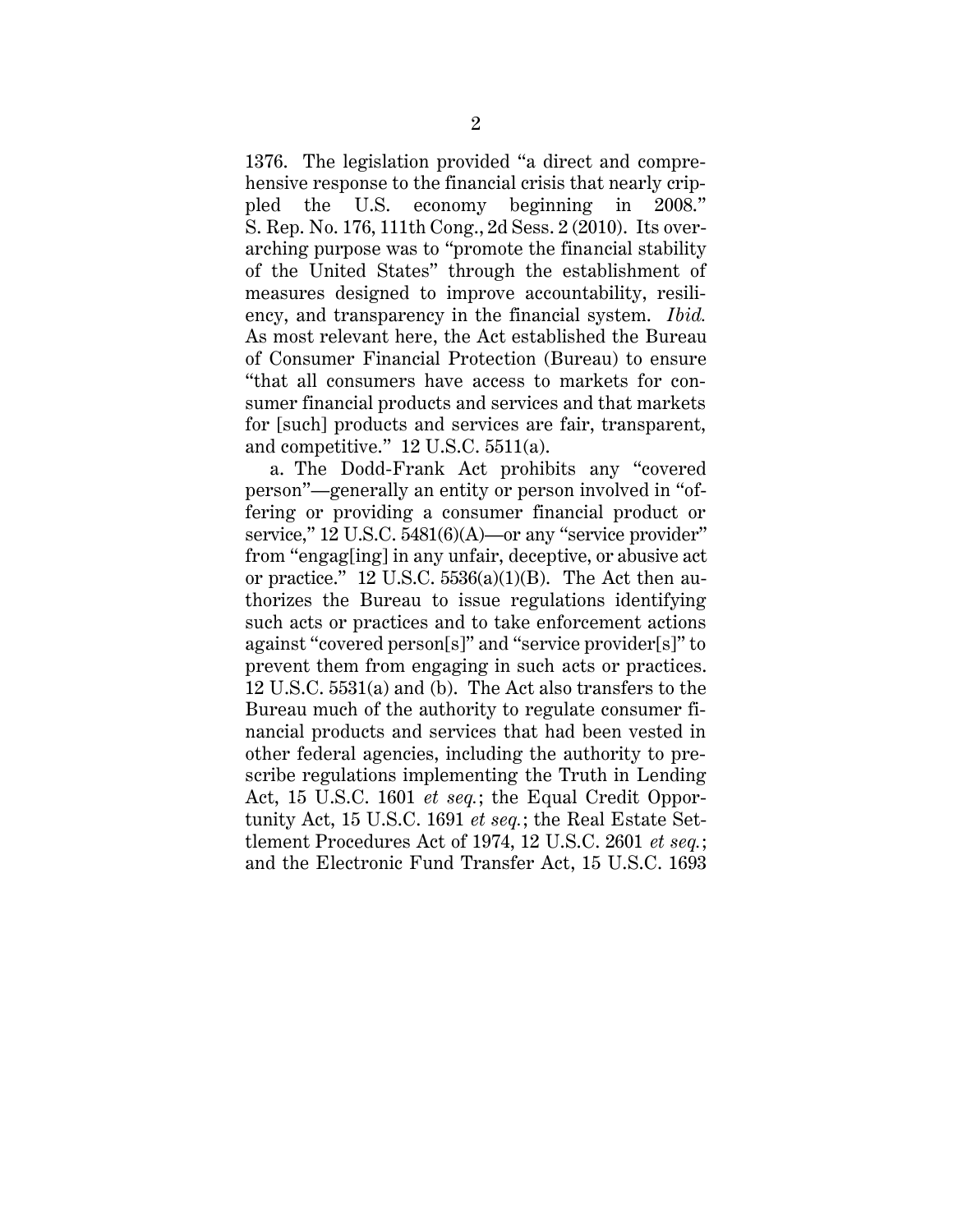*et seq.* 12 U.S.C. 5481(12) and (14), 5581. The laws administered by the Bureau are referred to collectively as "[f]ederal consumer financial law." 12 U.S.C. 5481(14).

The Bureau has supervisory and enforcement authority to ensure that banks and credit unions with more than \$10 billion in total assets comply with federal consumer financial law. 12 U.S.C. 5515. It has limited authority over smaller banks and credit unions that have \$10 billion or less in total assets, over which other federal agencies retain primary authority to ensure compliance. 12 U.S.C. 5516. The Bureau, for example, has no authority to enforce the substantive requirements of federal consumer financial law with respect to such smaller institutions. See 12 U.S.C. 5516(d)(1),  $5581(c)(2)(B)$ . The Bureau may only require that those institutions submit reports, and the Bureau's examiners may participate in examinations of those institutions that are performed by other federal agencies to ensure compliance with federal consumer financial law. 12 U.S.C. 5516(b) and (c).

b. The Dodd-Frank Act established the Bureau as an "independent bureau" within the Federal Reserve System. 12 U.S.C. 5491(a). The Bureau is headed by a single Director, who is appointed by the President with the advice and consent of the Senate. 12 U.S.C. 5491(b)(1) and (2). The only qualification required for the Director is that he or she be a United States citizen. 12 U.S.C. 5491(b)(3). The Director serves for a term of five years, although he or she may continue serving as Director "until a successor has been appointed and qualified." 12 U.S.C.  $5491(c)(1)$  and (2). The President may not remove the Director except for "inefficiency, neglect of duty, or malfeasance in office." 12 U.S.C. 5491(c)(3).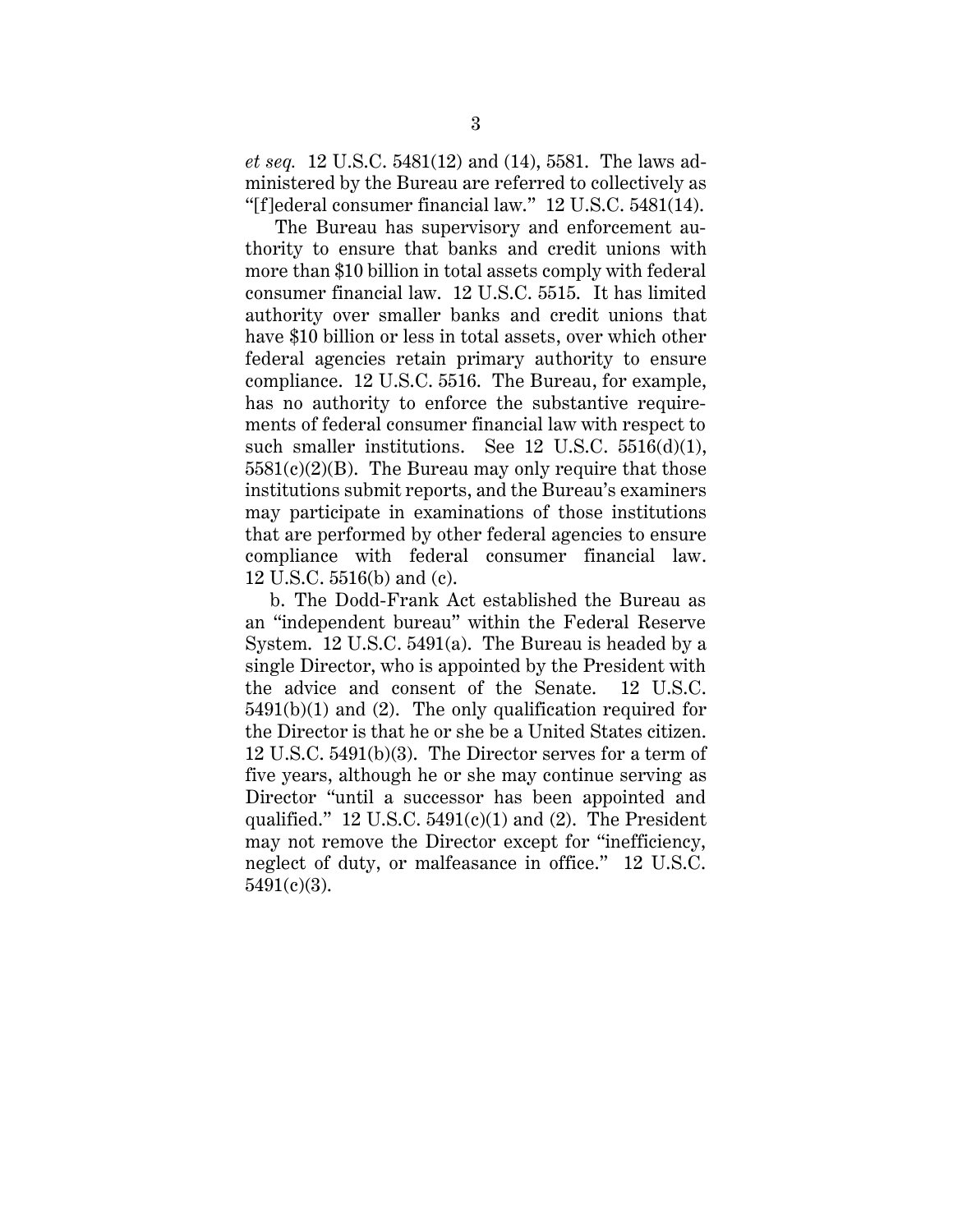The Bureau is funded in significant part by monetary transfers from the Federal Reserve System's combined earnings. Each year, the Director may request and the Federal Reserve must provide an amount the Director determines is "reasonably necessary to carry out" the Bureau's duties. 12 U.S.C. 5497(a)(1). That amount, however, may not exceed 12% of the Federal Reserve System's total operating expenses as reported in the Board of Governors' 2009 annual report, adjusted for inflation. 12 U.S.C.  $5497(a)(2)(A)(iii)$  and  $(B)^1$ . If the Bureau requires more funds to carry out its duties, the Director must submit a report to the President and the Appropriations Committees of the Senate and House of Representatives, explaining the Bureau's funding, assets, and liabilities, and requesting appropriations. 12 U.S.C. 5497(e)(1). Congress authorized such appropriations, if needed, for fiscal years 2010-2014. 12 U.S.C. 5497(e)(2).

2. Petitioners are State National Bank of Big Spring (Bank); the 60 Plus Association, Inc., a non-profit, nonpartisan seniors advocacy group; and the Competitive Enterprise Institute, a non-profit public interest organization. Pet. ii. Along with several States, petitioners sued the Department of the Treasury and its Secretary, the Bureau and its Director, the Federal Reserve System Board of Governors and its members, and numerous other federal defendants. Pet. App. 161a-243a. Petitioners alleged that the Director's protection from removal violates the Constitution's separation of powers, that Congress's vesting of authority in the Bureau violates the non-delegation doctrine, that the Director was

<sup>&</sup>lt;sup>1</sup> For fiscal years 2011 and 2012, the amount was capped 10% and 11%, respectively, of the same sum from the 2009 report. 12 U.S.C. 5497(a)(2)(A)(i) and (ii).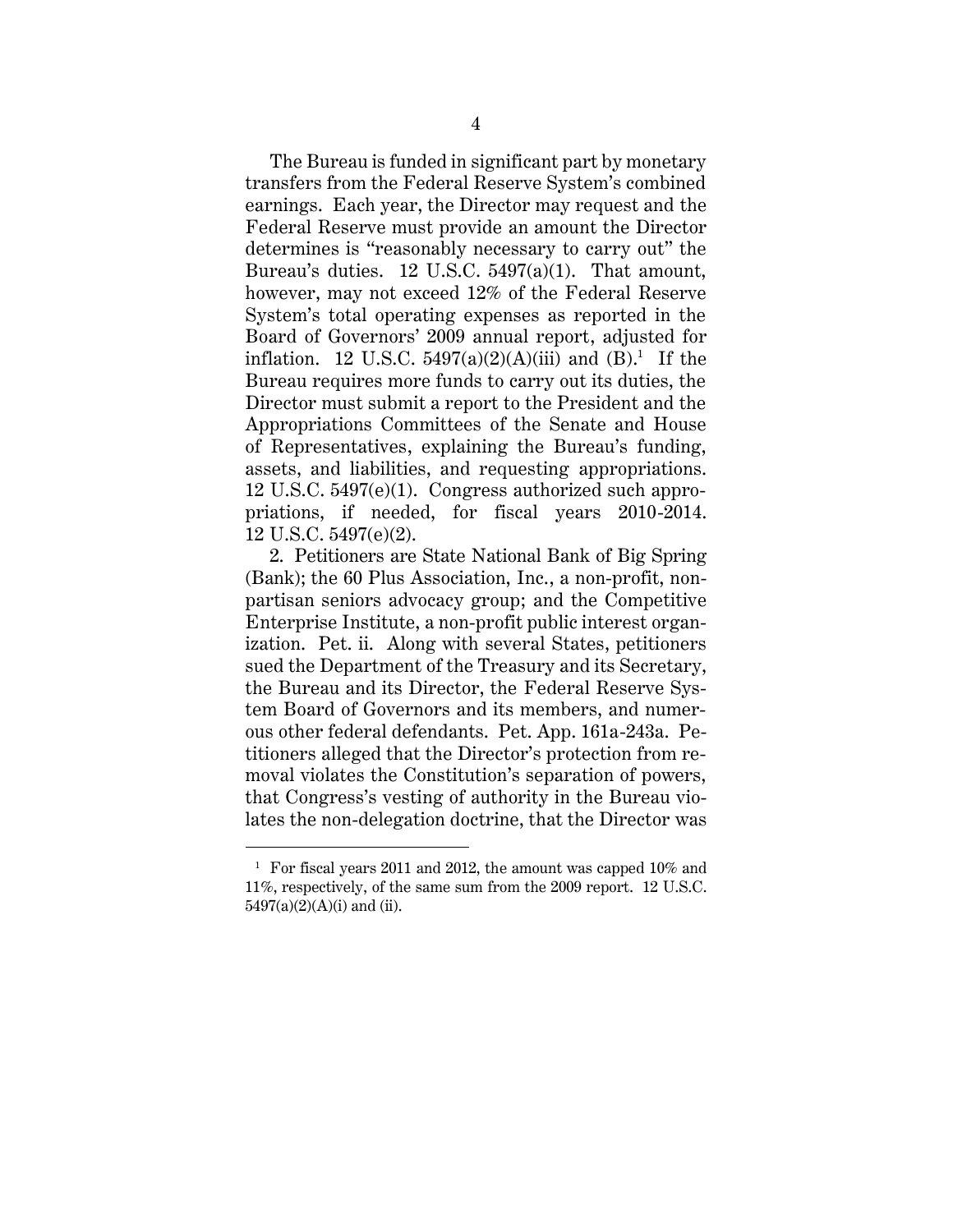improperly appointed under the Recess Appointments Clause, and that other aspects of the Dodd-Frank Act, including provisions vesting authority in the Secretary of the Treasury and the Federal Deposit Insurance Corporation (FDIC), are unconstitutional. *Id.* at 221a- $235$ a. $^2\,$ 

a. The district court initially dismissed the complaint for lack of standing, concluding that petitioners had not suffered injury in fact from any actions of the Bureau or its Director. 958 F. Supp. 2d 127, 147-165. The court determined that the Bank's asserted compliance costs were "the costs of learning about the Bureau's regulatory and enforcement activities," rather than costs incurred to come into compliance with the Bureau's regulations or to respond to any reporting request. *Id.* at 151; see *id.* at 151-154. And although the Bureau had promulgated a rule imposing greater disclosure and compliance requirements on banks that offer remittance transfers (*i.e.*, electronic money transfers) to people and businesses outside the United States, *id.* at 148, the court observed that the Bank did not need to comply with the rule because of its limited number of remittances, *id.* at 154. The court noted that the Bank also relied on two of the Bureau's rules related to mortgages to establish its standing, but the court reasoned that "these two rules did not exist at the time the suit was filed, [and] they cannot form the basis of the Bank's standing." *Id.* at 156. Even if they could, more-

<sup>2</sup> The plaintiff States joined only the challenges to the authority of the Secretary of the Treasury and the FDIC. See Pet. App. 228a-235a. They are not petitioners here.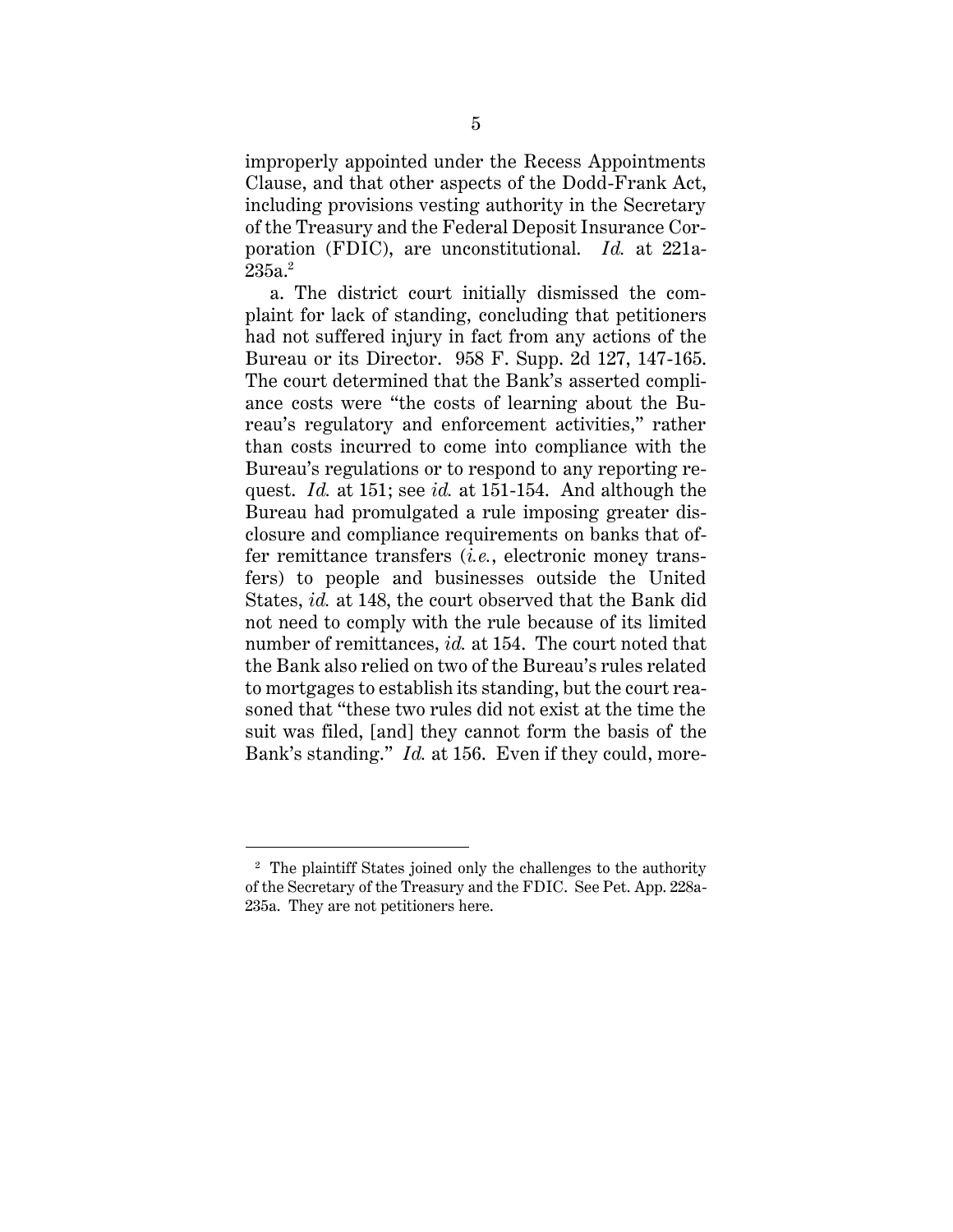over, the court determined that the Bank's alleged injuries from the rules were "far too speculative" to confer Article III standing. *Ibid.*<sup>3</sup>

The district court further determined that neither the Bank nor the States possessed standing to challenge the constitutionality of other aspects of the Dodd-Frank Act. See 958 F. Supp. 2d at 136-147. The court therefore dismissed petitioner's complaint in its entirety. *Id.* at 166.

b. The court of appeals affirmed in part and reversed in part. 795 F.3d 48 (Kavanaugh, J.).

Contrary to the district court, the court of appeals determined that the Bank had standing to challenge the constitutionality of the Bureau's structure. 795 F.3d at 53-54. The court of appeals observed that the Bank was generally subject to the Bureau's regulatory authority, and it specifically pointed to the Bureau's regulation of international remittances. *Id.* at 53. The court acknowledged that the Bank operated within a safe harbor from that regulation, but it noted that the Bank had "alleged that it must now monitor its remittances to stay within the safe harbor, and the monitoring program causes it to incur costs." *Ibid.* The court of appeals remanded the case to the district court to consider the merits of the Bank's challenge to the constitutionality of the Bureau's structure. *Id.* at 54.

The court of appeals also determined that the Bank had standing to challenge the recess appointment of the Bureau's Director for the same reasons, and remanded that claim for further consideration in light of this Court's decision in *NLRB* v. *Noel Canning*, 134 S. Ct.

<sup>3</sup> The other petitioners, the 60 Plus Association and the Competitive Enterprise Institute, did not advance any arguments for standing that were different from the Bank's. See 795 F.3d 48, 53 n.1.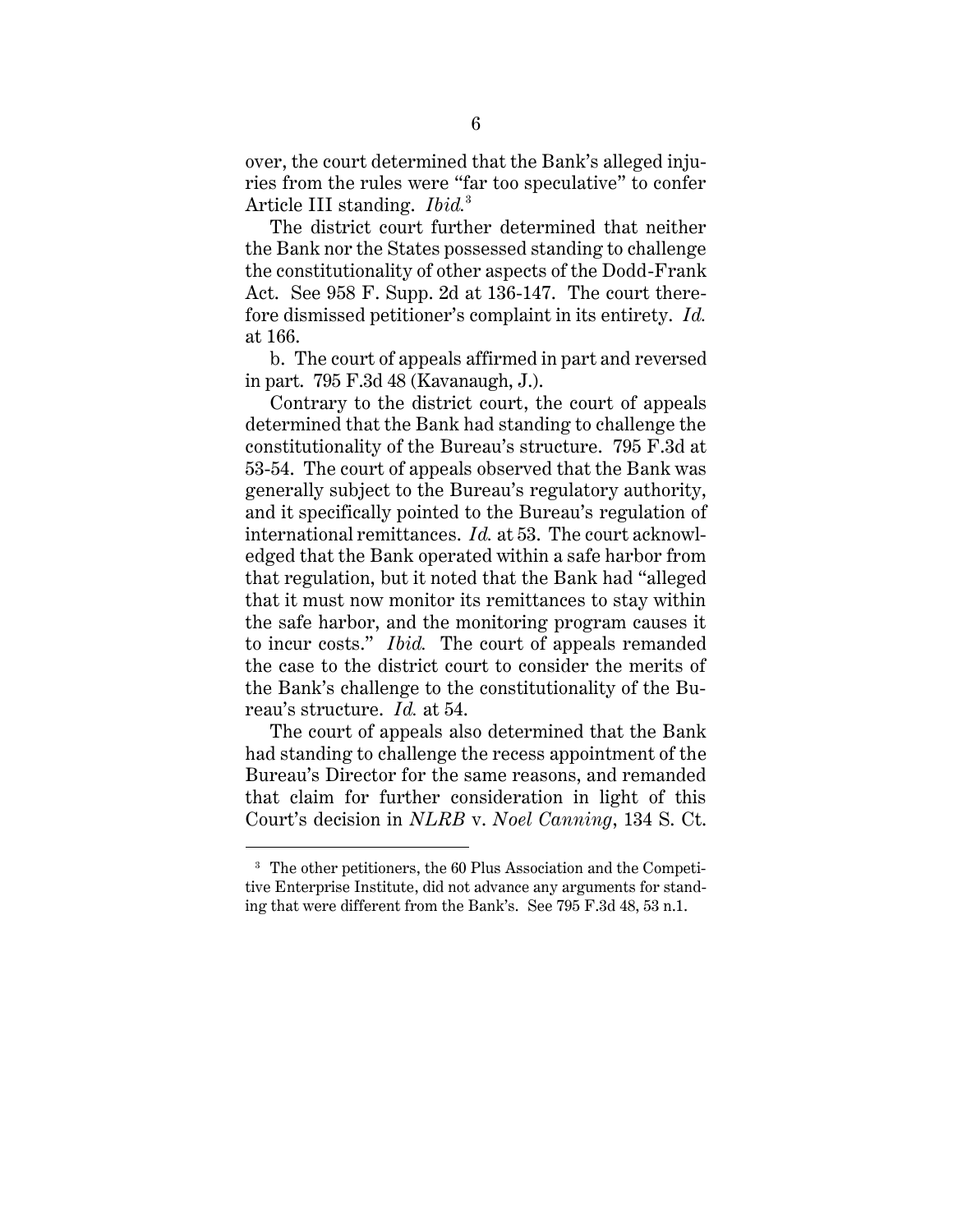2550 (2014). 795 F.3d at 54. But the court affirmed the district court's judgment that the plaintiffs lacked standing to raise their challenges to the Dodd-Frank Act unrelated to the Bureau. *Id.* at 54-57.<sup>4</sup>

c. On remand, the district court determined that petitioners' challenges to the Director's recess appointment failed on the merits because the Director, after he had been appointed by the President with the advice and consent of the Senate, had properly ratified his prior actions. Pet. App. 12a-22a. The court deferred ruling on petitioners' other constitutional challenges pending the decision by the en banc D.C. Circuit in *PHH Corp.* v. *Consumer Financial Protection Bureau*, 881 F.3d 75 (2018). Pet. App. 22a.

d. In *PHH*, a majority of the en banc court held that the statutory restriction on the President's authority to remove the Bureau's Director is constitutionally permissible. Pet. App. 244a-546a.

The court of appeals' majority observed that the removal restriction in 12 U.S.C. 5491(c)(3)—limiting the grounds for removal to inefficiency, neglect of duty, or malfeasance in office—is identical to the restriction upheld in *Humphrey's Executor* v. *United States*, 295 U.S. 602 (1935), and less "onerous" than the restriction that this Court invalidated in *Free Enterprise Fund* v. *Public Co. Accounting Oversight Board*, 561 U.S. 477, 486 (2010). Pet. App. 287a. The majority determined that this removal restriction, which *Humphrey's Executor* approved as constitutional as applied to commis-

<sup>4</sup> Petitioners do not seek review of the court of appeals' rulings on their lack of standing to challenge these other aspects of the Dodd-Frank Act. The Bureau is thus the only remaining respondent.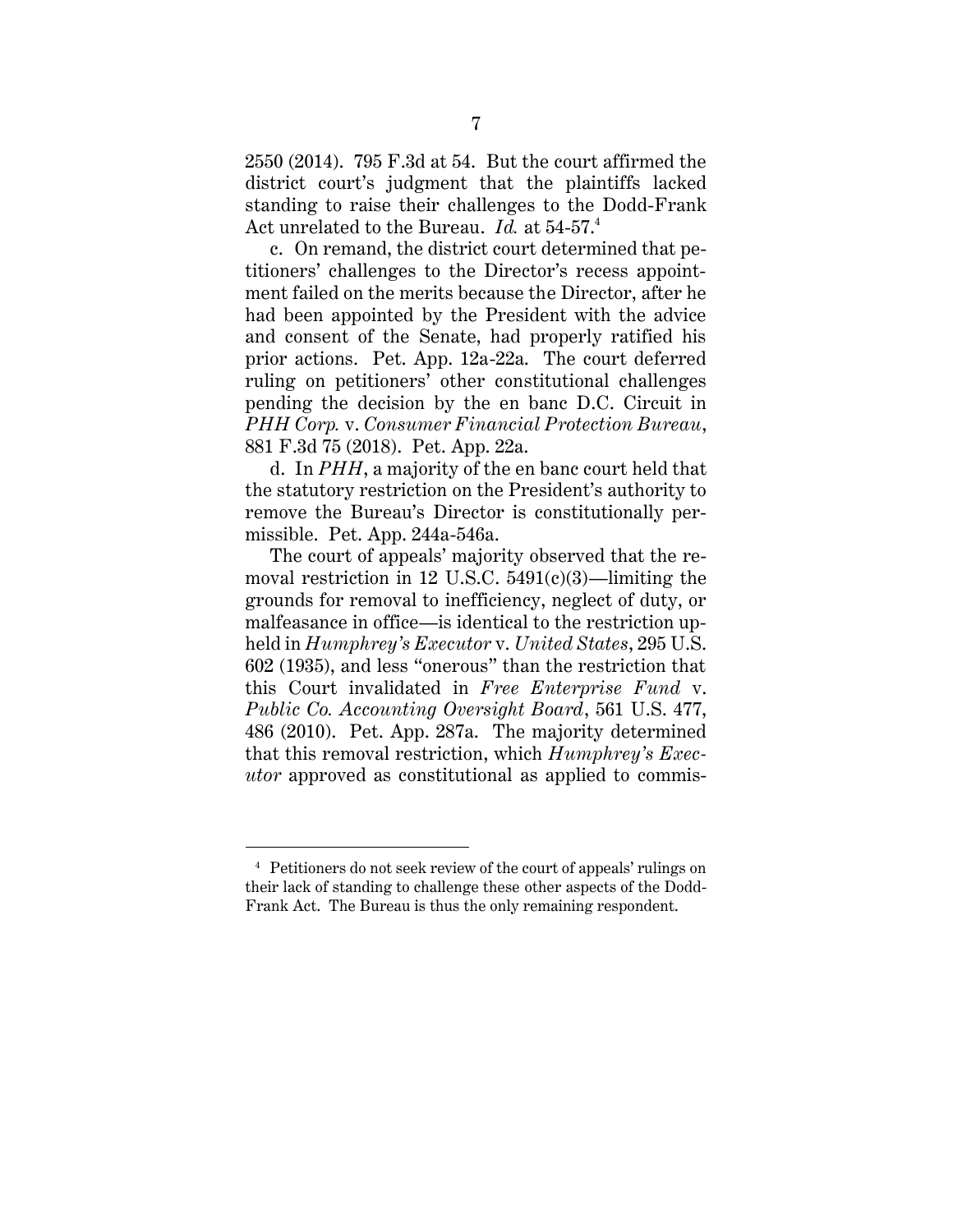sioners of the multi-member Federal Trade Commission, is also constitutional as extended to the Bureau's single Director here. Pet. App. 294a-304a.

The court of appeals separately held that the Bureau's funding from the Federal Reserve System "has no constitutionally salient effect on the President's power." *Id.* at 293a; see *id.* at 291a-293a. The court noted that the challenger in *PHH* "suggest[ed]" that the Bureau's funding scheme may present constitutional concerns when considered in tandem with the Director's removal restriction. *Id.* at 293a. But the court concluded that the Bureau's "budgetary independence primarily affects Congress, which has the power of the purse; it does not intensify any effect on the President of the removal constraint," and therefore presents no constitutional problem whether considered alone or in tandem with that constraint. *Id.* at 294a.

Judge Tatel, joined by Judges Millett and Pillard, concurred and wrote separately to address nonconstitutional issues presented by the case. Pet. App. 328a-335a. Judge Wilkins, joined by Judge Rogers, also concurred, stating that in his view the fact that the Director's underlying actions in *PHH* were taken in his adjudicatory role—rather than a rulemaking role— "seriously undermine[d] the separation-of-powers challenge before [the court]." *Id.* at 335a; *id.* at 335a-360a. Judge Griffith concurred in the judgment, reasoning that the restriction on removal of the Director should be read narrowly to permit the President to remove the Director "for ineffective policy choices," which in his view would afford the President sufficient control over the Executive Branch to address separation-of-powers concerns. *Id.* at 361a; see *id.* at 360a-391a.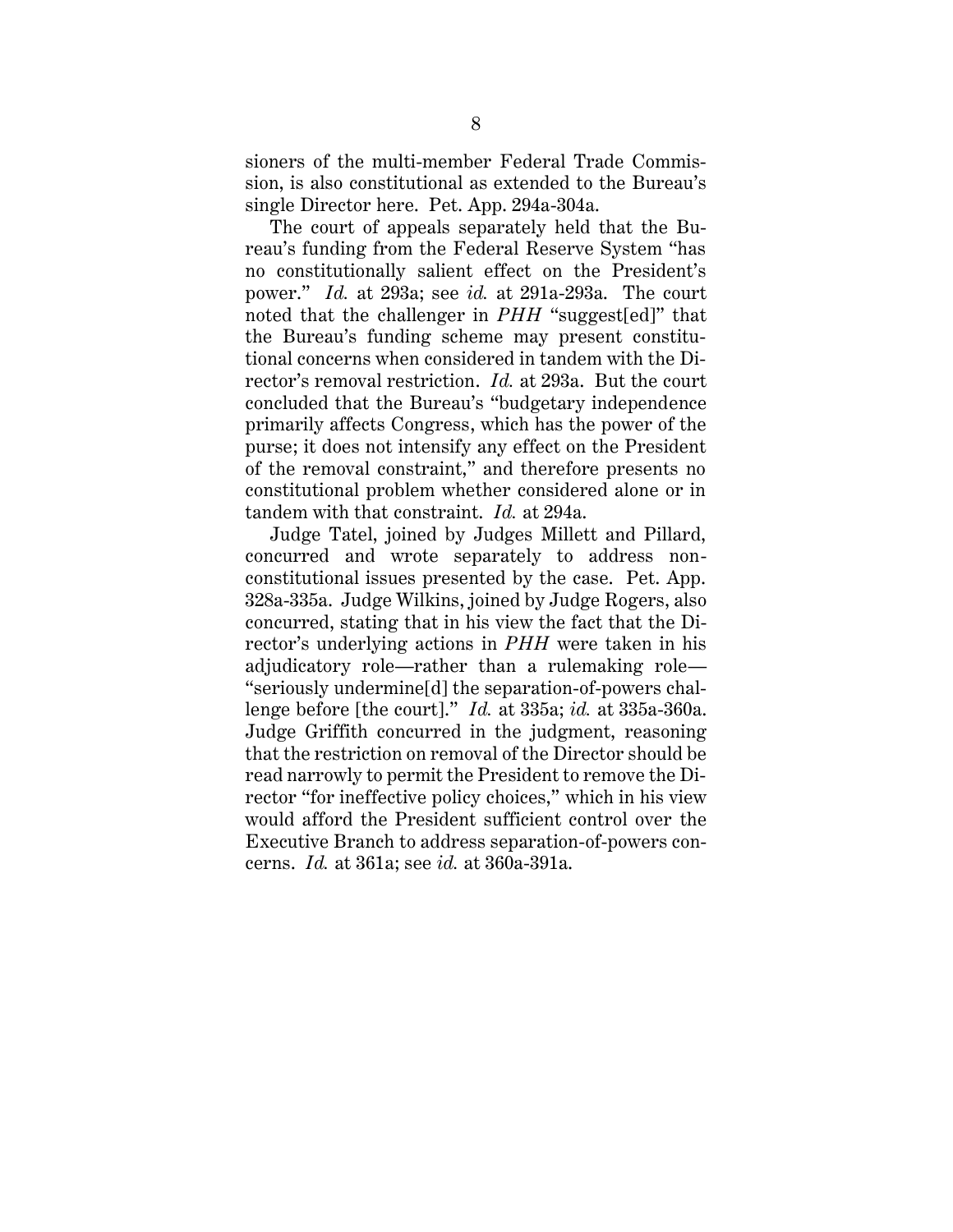Judge Kavanaugh, joined by Judge Randolph, dissented, reasoning that *Humphrey's Executor* could not be extended from removal restrictions on members of multi-member commissions to a removal restriction on the single director of the Bureau. Pet. App. 455a-541a. Judge Kavanaugh concluded that the removal restriction should be invalidated and severed from the rest of the Dodd-Frank Act. *Id.* at 535a-540a. Judge Henderson also dissented, concluding that the removal restriction is unconstitutional but cannot be severed from the rest of the Dodd-Frank Act's Title X (which created the Bureau). *Id.* at 391a-455a. Judge Randolph also dissented separately, stating that the proceedings in *PHH* presented a separate constitutional question concerning the appointment of the administrative law judge involved in that case, and suggesting that the en banc court should have waited until this Court decided *Lucia* v. *SEC*, 138 S. Ct. 2044 (2018), before rendering a decision. Pet. App. 541a-546a.

e. After the en banc court of appeals' decision in *PHH*, the parties here stipulated to a judgment by the district court against petitioners. Pet. App. 3a-4a. The court of appeals summarily affirmed, on the parties' joint request, finding that the "merits of the parties' positions are so clear as to warrant summary action." Pet. App. 2a (citing *PHH*, *supra*); see *id.* at 1a-2a.

#### **ARGUMENT**

Petitioner contends (Pet. 29-36) that the structure of the Bureau, including the for-cause removal restriction on its single director, violates the constitutional separation of powers. That question is important, and it warrants this Court's review in an appropriate case. This case, however, would be a poor vehicle for considering the constitutionality of the Bureau's structure because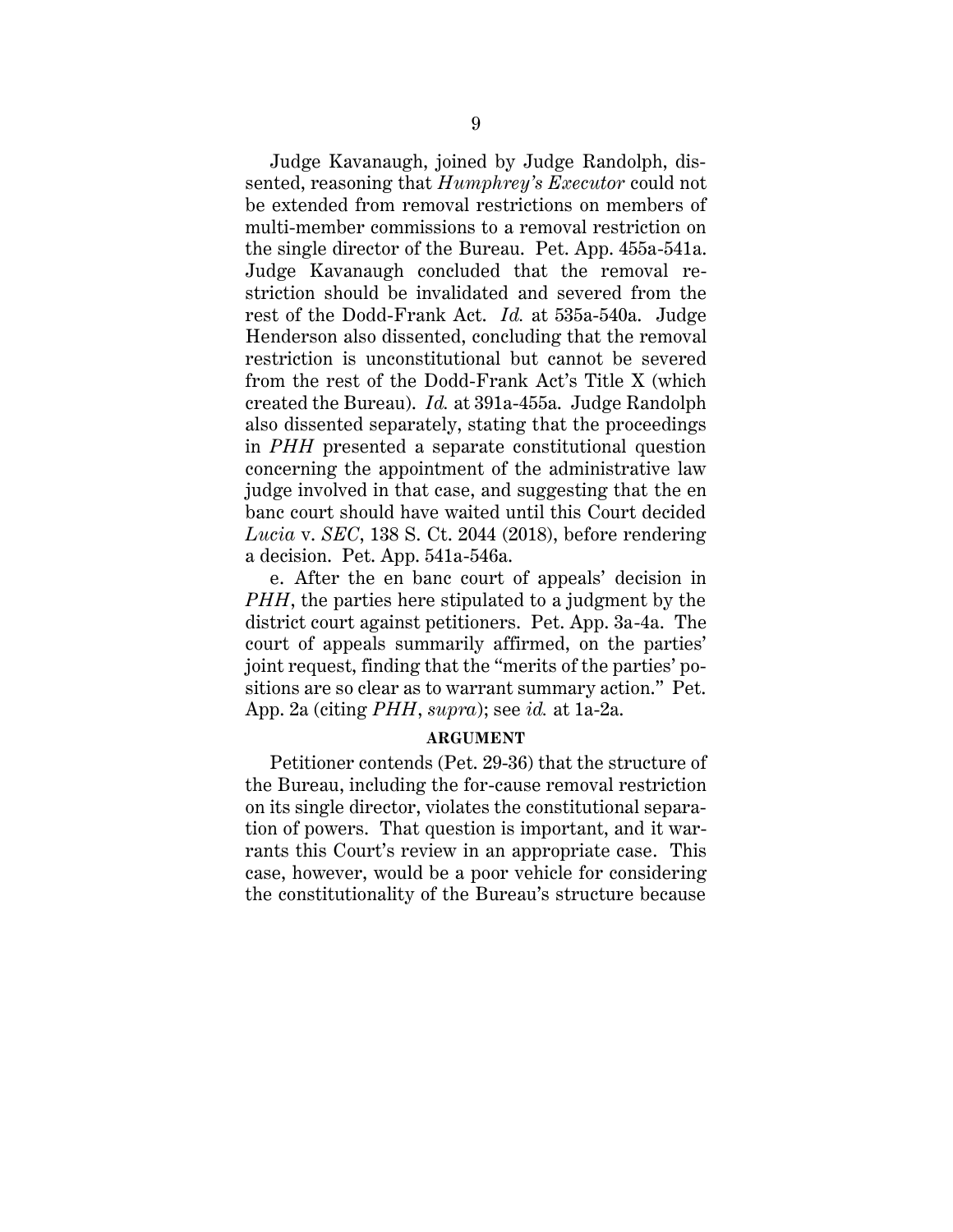it is unlikely that the question would be considered by the full Court in this case and, even if it were, there is a substantial jurisdictional question that could prevent the Court from reaching the merits of this dispute. Further review of this case is therefore unwarranted.

1. a. The principal question presented—whether the restriction on removal of the Director in 12 U.S.C.  $5491(c)(3)$  violates the separation of powers—is an important one that warrants this Court's review in an appropriate case. As explained below, the United States has articulated its view that Section  $5491(c)(3)$  impermissibly infringes on the President's control of the Executive Branch, and unconstitutionally frustrates the President's "responsibility to take care that the laws be faithfully executed." *Free Enter. Fund* v. *Public Co. Accounting Oversight Bd.*, 561 U.S. 477, 493 (2010). Additionally, although the Bureau itself has continued to defend the constitutionality of its structure in the lower courts—where it possesses independent litigating authority, 12 U.S.C. 5564—it likewise agrees that, absent legislative action eliminating the restrictions on removal, the principal question presented in this case will ultimately need to be settled by this Court.

b. This case, however, would be a poor vehicle to consider the question for multiple reasons. First, if the Court were to grant a writ of certiorari in this case, it is unlikely that the case would be considered by the full Court. Justice Kavanaugh previously participated in this case while a judge on the D.C. Circuit, authoring the court of appeals' decision addressing petitioners' standing to challenge the constitutionality of the Bureau's structure. 795 F.3d 48. Particularly for a question of this magnitude, the Court may wish to wait for a vehicle in which all nine Justices are likely to participate.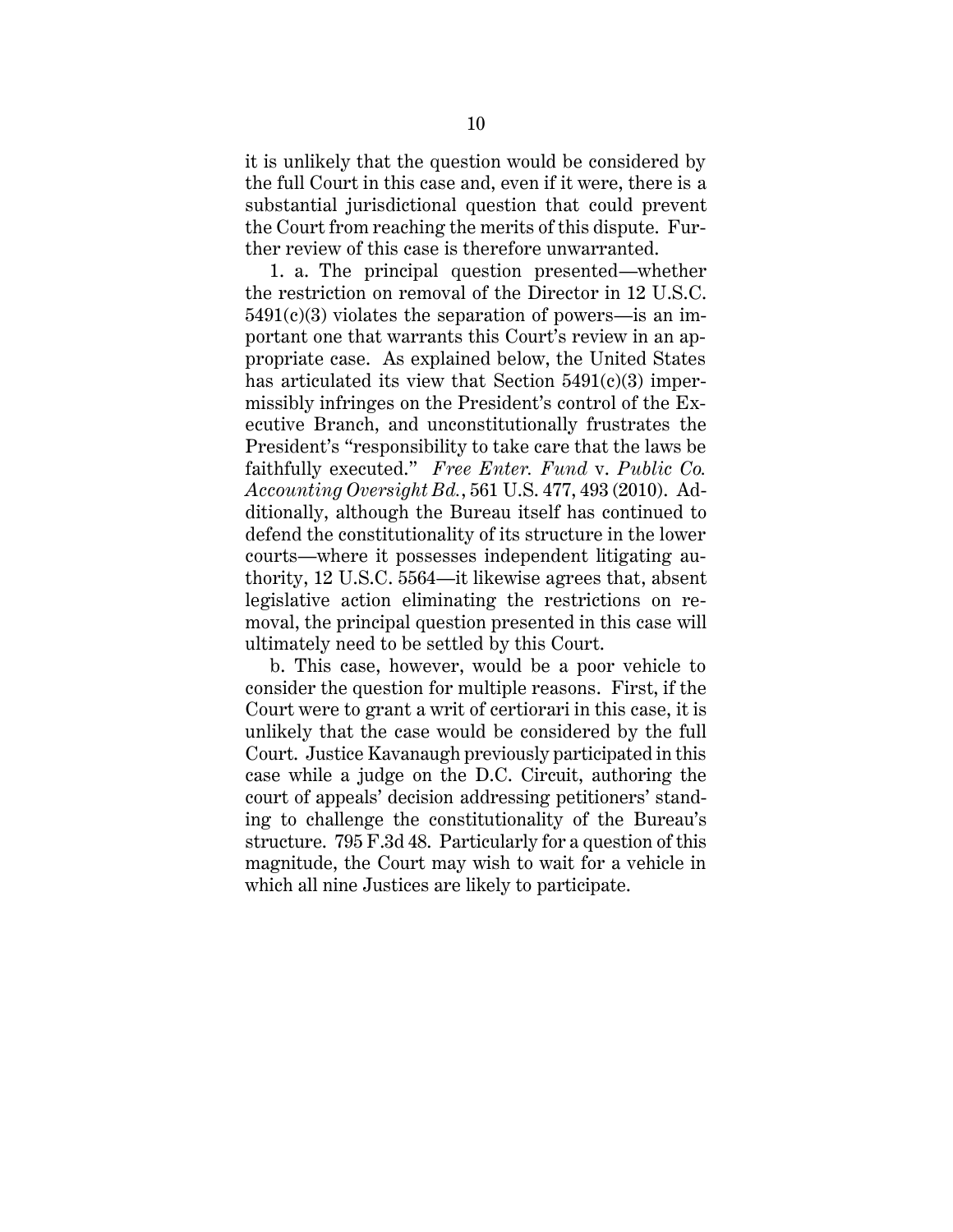Second, this case presents a substantial jurisdictional question that the Court would have to resolve (and resolve in petitioners' favor) before the Court could reach the merits. Two of the petitioners are not banks and are not regulated in any way by the Bureau. As for the Bank, because it holds less than \$10 billion in assets, the Office of the Comptroller of the Currency not the Bureau—has authority to supervise the Bank for compliance with federal consumer financial law and to enforce those laws against the Bank. See 12 U.S.C. 1813(q)(l), 5481, 5516; Pet. App. 173a (Bank has less than \$275 million in deposits). And while the Bureau has authority to request a report from the Bank, 12 U.S.C. 5516(b), it has never done so, see 958 F. Supp. 2d at 148.

The Bureau has promulgated a rule governing international remittance transfers, which the Bank performs. But the Bureau's rule does not apply to banks that complete 100 or fewer remittances per year, 12 C.F.R.  $1005.30(f)(2)(i)$ , and the Bank's remittances have historically fallen well short of 100. C.A. App. 104. The Bank offered no evidence to support its bare assertion that it could or would complete more than 100 remittance transfers in a year but for the regulation. See *id.* at 104-105.

The court of appeals relied upon the Bank's assertion that it has incurred monitoring costs to ensure that it stays under the minimum remittances that trigger coverage under the Bureau's rule. 795 F.3d at 53. But selfinflicted costs incurred to address a highly speculative possibility of regulatory harm are insufficient to satisfy Article III. See *Clapper* v. *Amnesty Int'l USA,* 568 U.S. 398, 416 (2013) (holding that parties "cannot manufacture standing merely by inflicting harm on themselves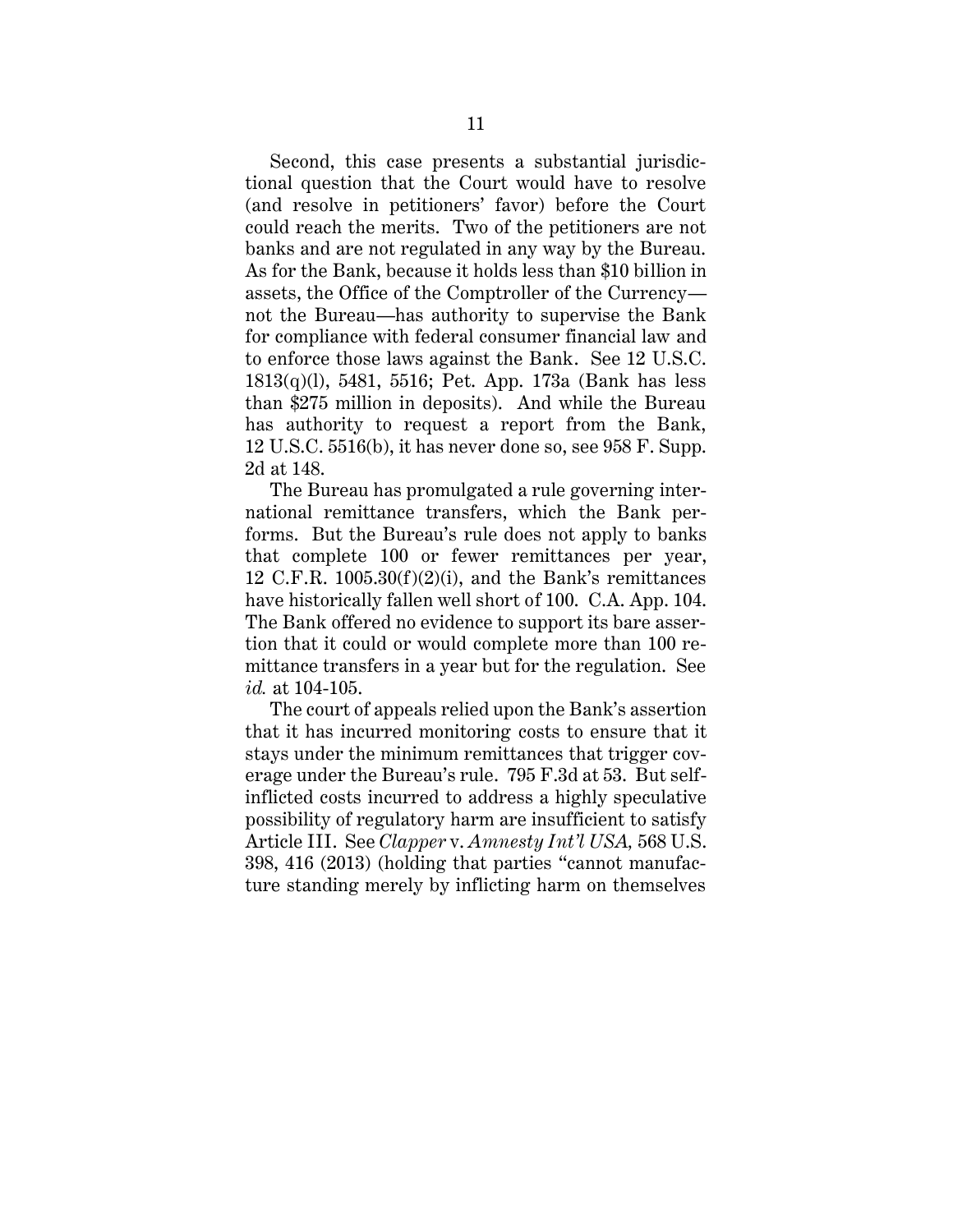based on their fears of hypothetical future harm that is not certainly impending").

Finally, the Bank also invoked two of the Bureau's rules related to mortgages as demonstrating their standing to challenge the Bureau's structure. See 958 F. Supp. 2d at 148-149, 156. But as the district court recognized, neither of those rules had been issued when the plaintiffs filed their complaint, and neither rule was even mentioned in the operative second amended complaint. *Id.* at 156. Moreover, there is "substantial doubt" that those rules would ever apply to the Bank. *Id.* at 157. One rule regulates the origination of mortgage loans, and the Bank "chose to exit the mortgage lending business in 2010." *Ibid.* The other rule includes regulations on foreclosures of existing mortgages, but it, too, would not likely apply to the Bank because "the Bank ha[d] not initiated a single foreclosure from the beginning of 2008 through the end of 2012—a time during which foreclosures were rampant nationwide." *Ibid.* At a minimum, petitioners' standing is sufficiently questionable to present a significant vehicle problem.

c. There are other cases currently pending in the courts of appeals that raise similar challenges to the restriction on removal of the Director. See, *e.g.*, *CFPB* v. *RD Legal Funding, LLC*, No. 18-2743 (2d Cir. filed Sept. 17, 2018); *CFPB* v. *All American Cash Checking, Inc.*, No. 18-60302 (5th Cir. filed Apr. 24, 2018); *CFPB*  v. *Seila Law, LLC*, No. 17-56324 (9th Cir. filed Sept 1, 2017). One or more of those cases may not present the same obstacles that could impede the full Court from considering the merits of this important issue.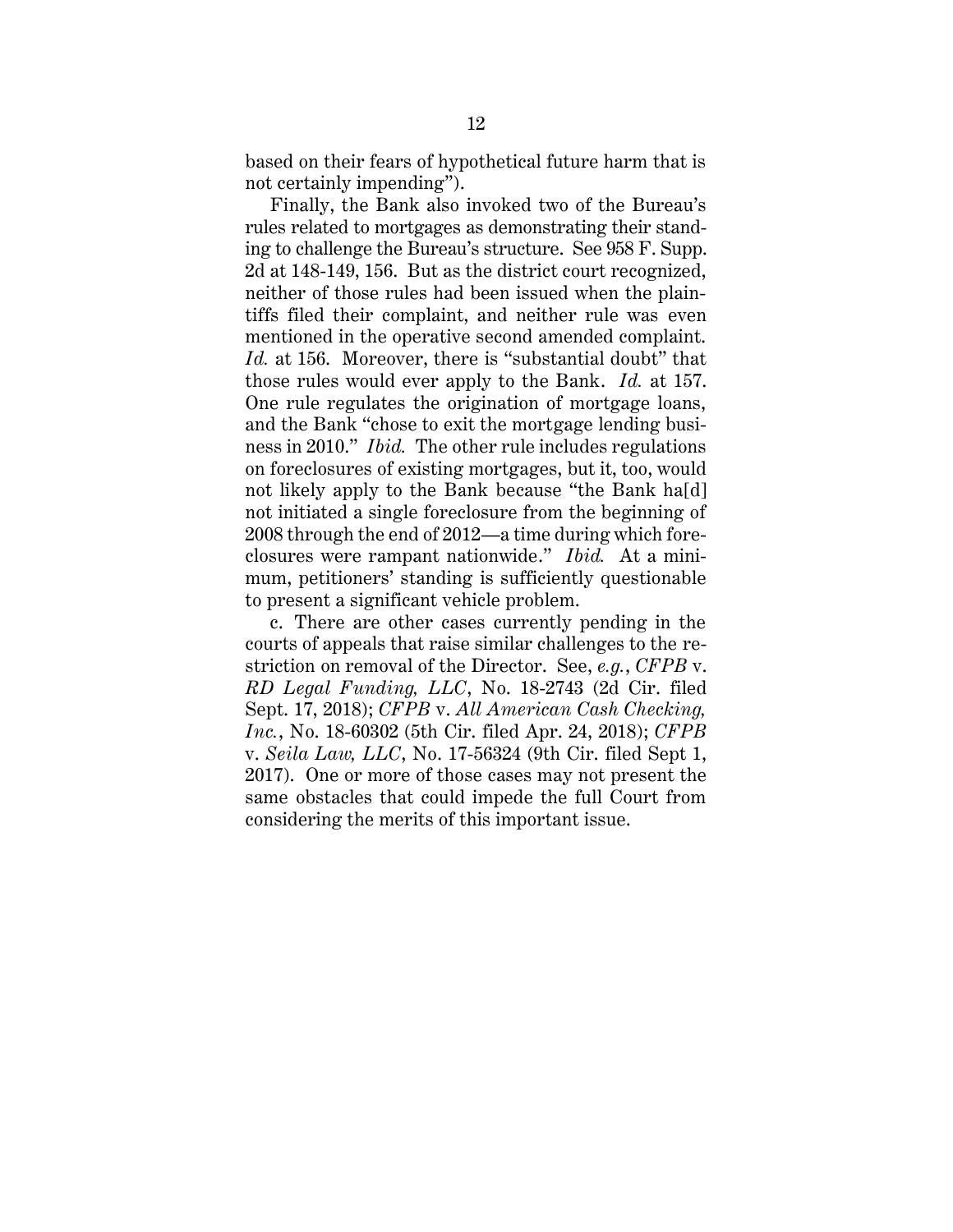2. On the merits, the United States agrees with petitioners that the statutory restriction on the President's authority to remove the Director violates the constitutional separation of powers.

a. Article II of the Constitution provides that "[t]he executive Power shall be vested" in the President, U.S. Const., Art. II, § 1, Cl. 1, and that he shall "take Care that the Laws be faithfully executed," *id.* § 3. "[I]f any power whatsoever is in its nature Executive, it is the power of appointing, overseeing, and controlling those who execute the laws." *Free Enter. Fund,* 561 U.S. at 492 (quoting 1 Annals of Cong. 463 (1789) (Joseph Gales ed., 1834) (remarks of Madison)). Just as the President's ability to "select<sup> $\lceil$  \* \* \* administrative officers is es-</sup> sential" to the exercise of "his executive power," *Myers* v. *United States,* 272 U.S. 52, 117 (1926); see U.S. Const. Art. II, § 2, Cl. 2, so too is his ability to "remov[e] those for whom he can not continue to be responsible," *Myers*, 272 U.S. at 117; see *Bowsher* v. *Synar*, 478 U.S. 714, 726 (1986) ("Once an officer is appointed, it is only the authority that can remove him, and not the authority that appointed him, that he must fear and, in the performance of his functions, obey.") (citation omitted).

"Since 1789, the Constitution has been understood to empower the President to keep [executive] officers accountable—by removing them from office, if necessary." *Free Enter. Fund,* 561 U.S. at 483. Indeed, the First Congress extensively debated the President's removal authority when creating the Department of Foreign Affairs (which later became the Department of State). "The view that 'prevailed' \* \* \* was that the executive power included a power to oversee executive officers through removal; because that traditional executive power was not 'expressly taken away, it remained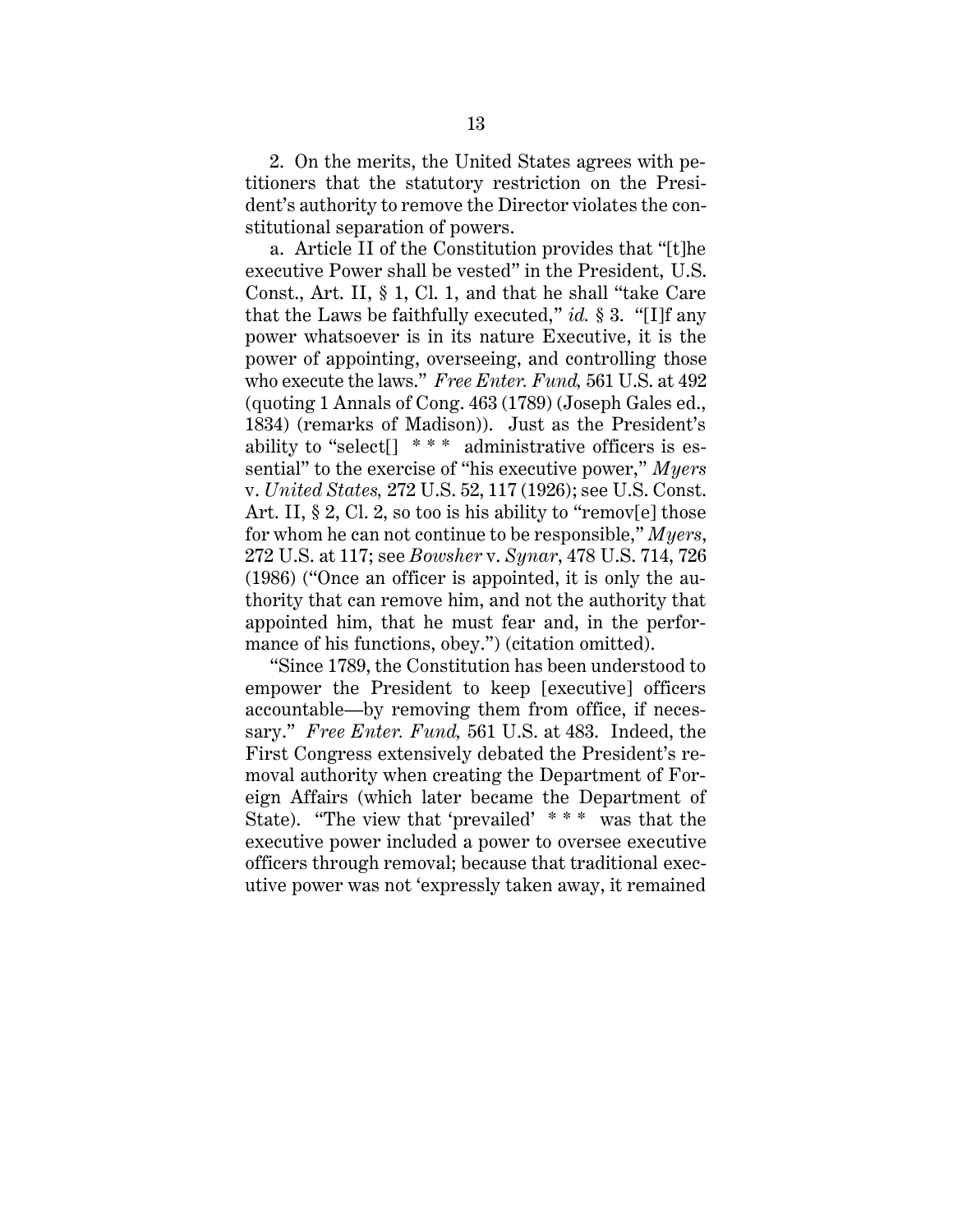with the President.'" *Id.* at 492 (quoting Letter from James Madison to Thomas Jefferson (June 30, 1789), *reprinted in* 16 *Documentary History of the First Federal Congress of the United States of America* 893 (Charlene Bangs Bickford *et al.* eds., 2004)). This view "soon became the 'settled and well understood construction of the Constitution.'" *Ibid.* (quoting *Ex parte Hennen,* 38 U.S. (13 Pet.) 230, 259 (1839)).

This Court affirmed that established understanding in *Myers* and held that the President's executive power necessarily includes "the exclusive power of removal." 272 U.S. at 122. "[T]o hold otherwise," the Court explained, "would make it impossible for the President \* \* \* to take care that the laws be faithfully executed." *Id.* at 164. And the Court has recently reaffirmed that the President's executive power "includes, as a general matter, the authority to remove those who assist him in carrying out his duties" to faithfully execute the laws. *Free Enter. Fund,* 561 U.S. at 513-514. "Without such power, the President could not be held fully accountable" for how executive power is exercised, and "[s]uch diffusion of authority 'would greatly diminish the intended and necessary responsibility of the chief magistrate himself.'" *Id.* at 514 (quoting *The Federalist No. 70,* at 478 (Alexander Hamilton) (Jacob E. Cooke ed., 1961)).

b. The Court has recognized only one "limited" exception to the President's authority under Article II to remove principal officers of the United States. *Free Enter. Fund*, 561 U.S. at 495.

In *Humphrey's Executor* v. *United States*, 295 U.S. 602 (1935), the Court recognized a narrow exception to the general rule in upholding a provision establishing that Federal Trade Commission (FTC) commissioners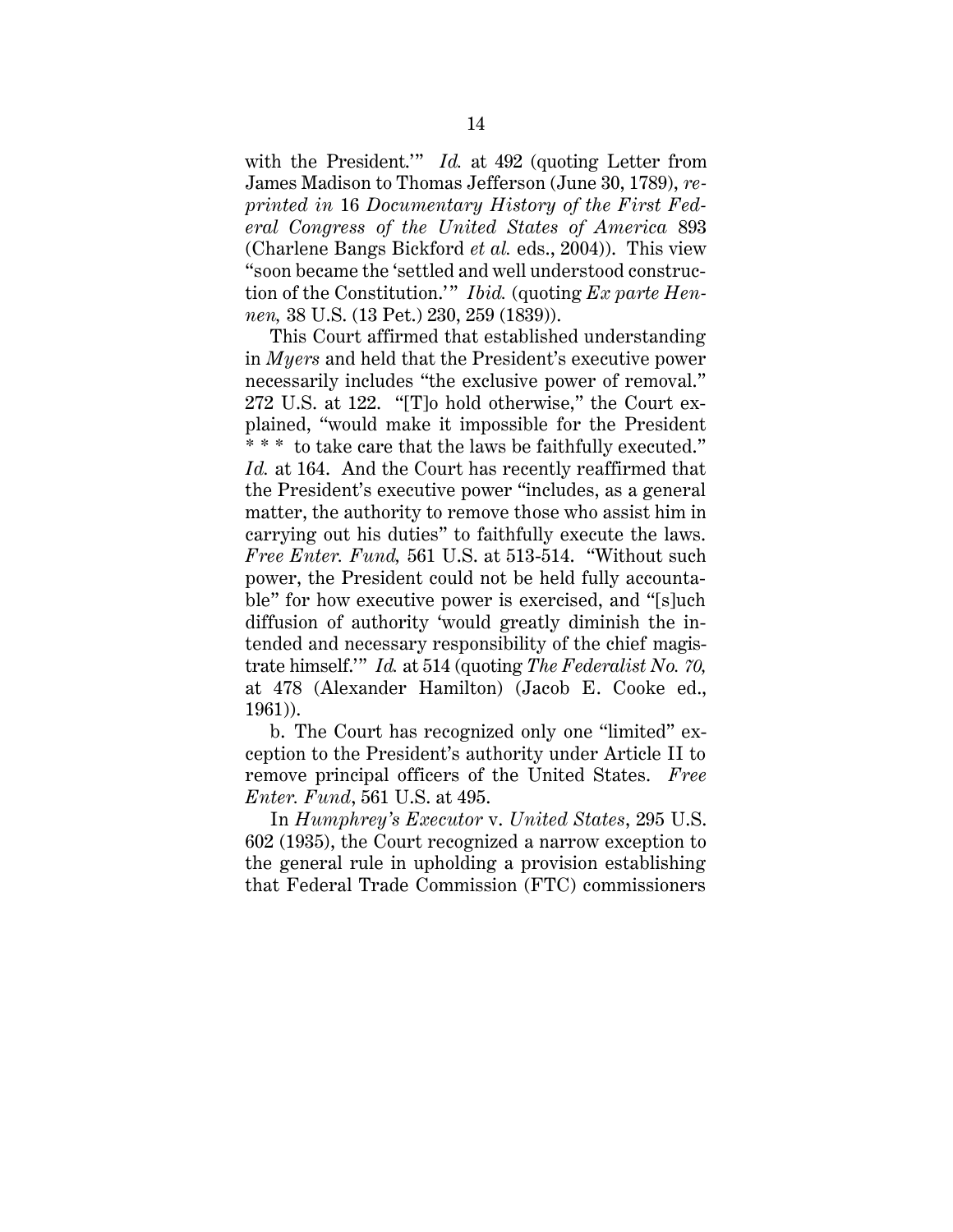could be removed only for "inefficiency, neglect of duty, or malfeasance in office." *Id.* at 620 (quoting 15 U.S.C. 41 (1934)). The Court's conclusion "depend[ed] upon the character of the office"—namely, that, in the Court's view at the time, the FTC commissioners were not "purely executive officers," *id.* at 631-632, because they "act[ed] in part quasi-legislatively and in part quasi-judicially," *id.* at 628.<sup>5</sup> In particular, the Court understood the FTC to act as a continuing deliberative body, composed of several members with staggered terms to maintain institutional expertise and promote a measure of stability that would not be immediately undermined by political vicissitudes. See *id.* at 624-625, 628. The FTC was "called upon to exercise the trained judgment of a body of experts" and was "so arranged that the membership would not be subject to complete change at any one time." *Id.* at 624. Indeed, the direct relationship perceived between those structural features and the restriction on the President's removal power was underscored by the fact that they all were enacted in the same statutory section. See 15 U.S.C. 41 (1934) (quoted in *Humphrey's Executor,* 295 U.S. at 620).

*Humphrey's Executor* has been understood to authorize similar removal restrictions as applied to other multi-member commissions with features and functions similar to those of the FTC. See, *e.g.*, *Wiener* v. *United States,* 357 U.S. 349, 355-356 (1958) (holding that "[t]he philosophy of *Humphrey's Executor*" precludes at-will removal of members of the War Claims Commission, a

<sup>&</sup>lt;sup>5</sup> Although this Court has since treated that distinction as not dispositive for at least some *inferior* officers, see *Morrison* v. *Olson*, 487 U.S. 654, 689 (1988), it has also reaffirmed the distinction as the sole basis for the *Humphrey's Executor* exception for *principal* officers, see *Free Enter. Fund*, 561 U.S. at 493.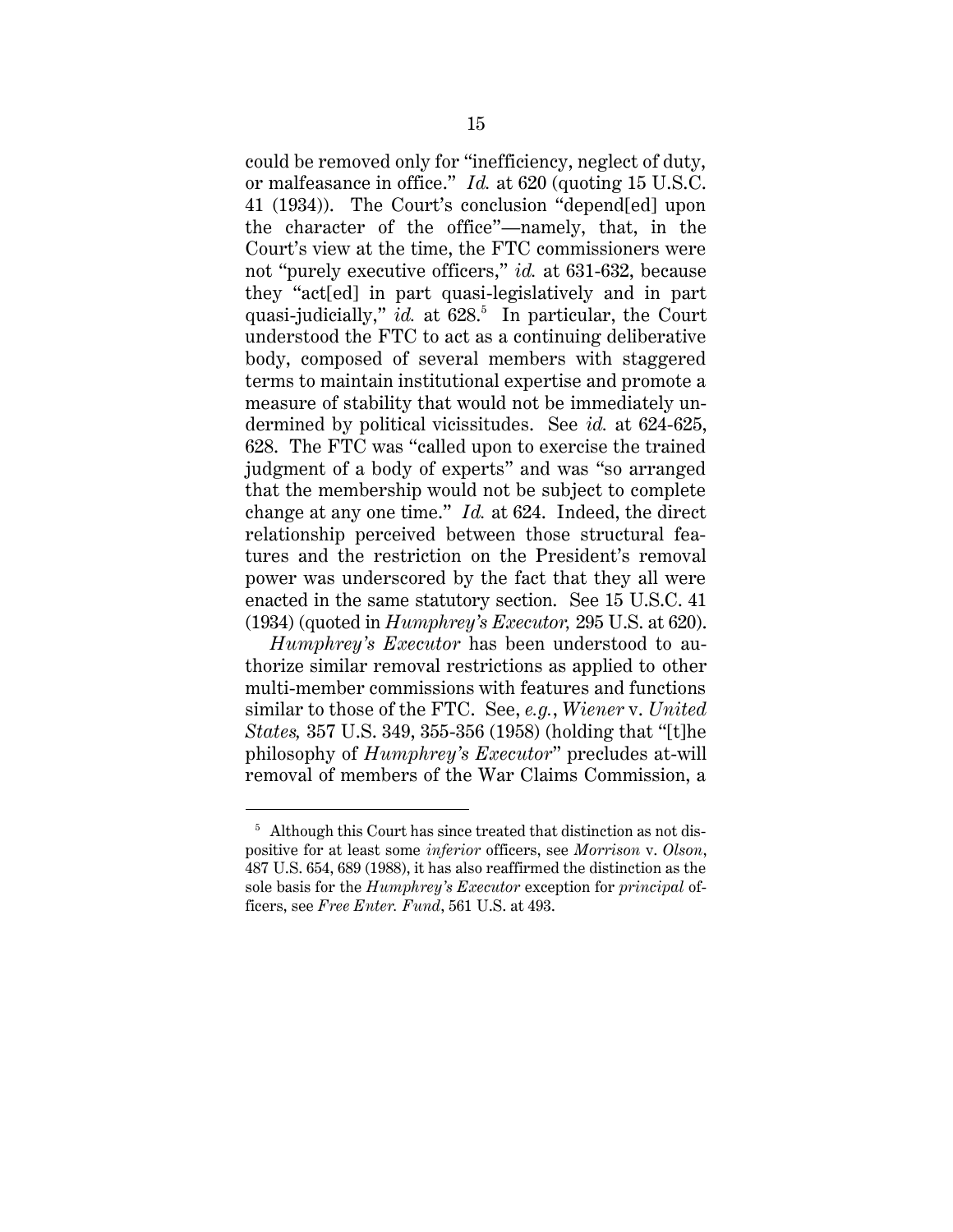three-member body that was charged with adjudicating war-related compensation claims); see also *Morrison* v. *Olson,* 487 U.S. 654, 724-725 (1988) (Scalia, J., dissenting) ("[R]emoval restrictions have been generally regarded as lawful for so-called 'independent regulatory agencies,' such as the Federal Trade Commission, the Interstate Commerce Commission, and the Consumer Product Safety Commission, which engage substantially in what has been called the 'quasi-legislative activity' of rulemaking.") (citations omitted).

As then-Judge Kavanaugh noted in his *PHH* dissent, "the multi-member structure of [such] independent agencies is not an accident." Pet. App. 506a. Rather, it has been generally recognized that a removal restriction is concomitant of—indeed, "*inextricably bound together*" with—a continuing deliberative body. *Ibid.* (quoting Robert E. Cushman, *The Independent Regulatory Commissions* 188 (1941)). As an extensive study of independent agencies conducted in 1977 by the Senate Committee on Governmental Affairs concluded, "[t]he size of the commission, the length of [its members'] terms, and the fact that they do not all lapse at one time are key elements of the independent structure." Senate Comm. on Governmental Affairs, *Study on Federal Regulation, Volume V, Regulatory Organization*, S. Doc. No. 91, 95th Cong., 2d Sess. 35 (1977); see *id.* at 79 (concluding that the "[c]hief" consideration in determining whether to create an independent commission, rather than an executive agency, "is the relative importance to be attached to group decisionmaking").

c. A single-headed agency lacks the critical structural attributes that were thought to justify "independent" status for multi-member regulatory commissions in *Humphrey's Executor*.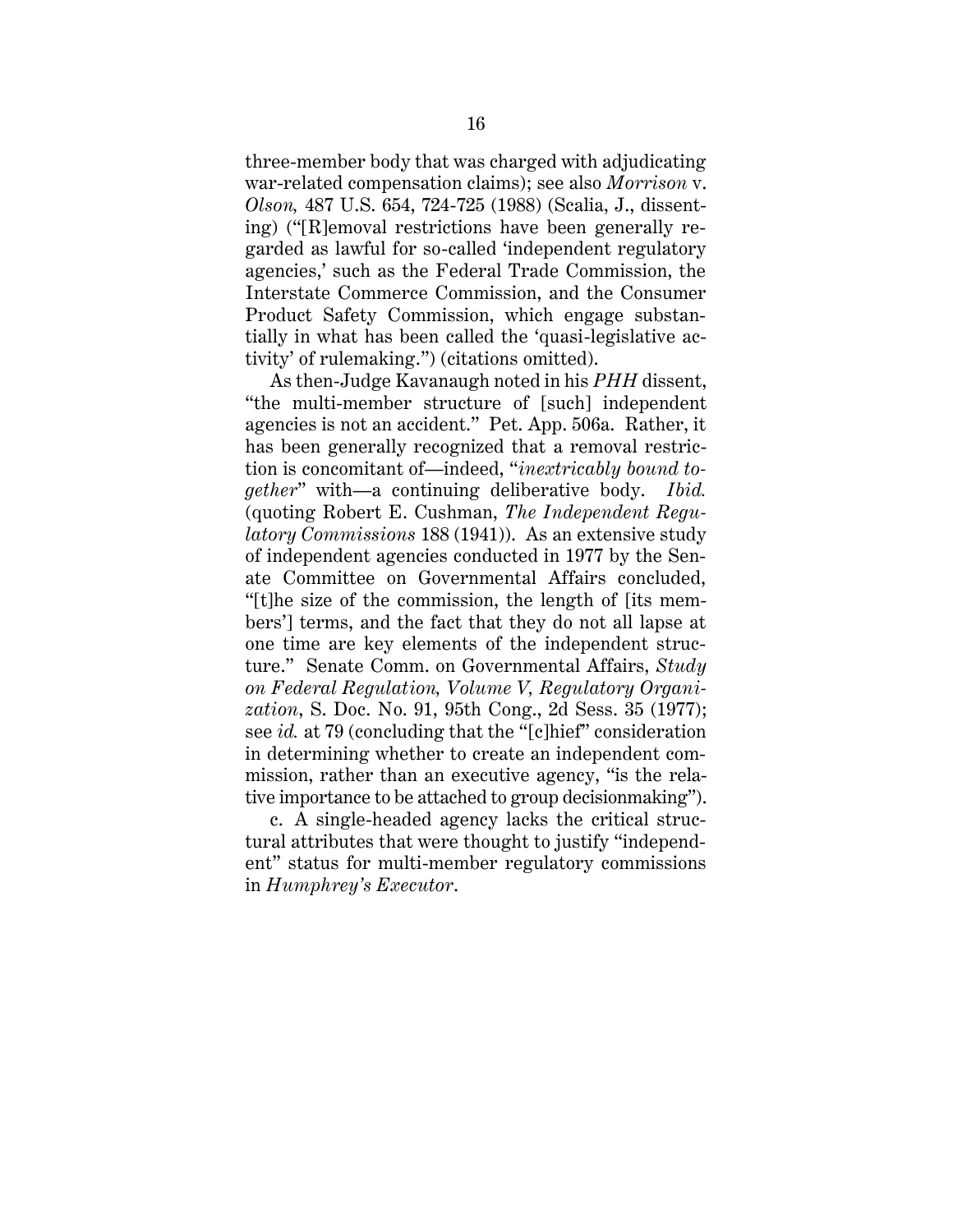*First,* a multi-member commission with staggeredterm memberships is established as a "quasi-legislative[]" or "quasi-judicial[]" "body of experts" that is supposed to operate in an interactive and deliberative manner, and is "so arranged that the membership would not be subject to complete change at any one time." *Humphrey's Executor,* 295 U.S. at 624, 628. Restricting the President's power to remove the members of such commissions has been thought to facilitate deliberative group decisionmaking and promote an inherent institutional continuity. An agency headed by a single officer, however, has none of those attributes.

To the contrary, a single-headed agency embodies a quintessentially executive structure. See *Clinton* v. *Jones,* 520 U.S. 681, 712 (1997) (Breyer, J., concurring in the judgment) (describing how the Founders "consciously decid[ed] to vest Executive authority in one person rather than several," in contrast with their vesting of legislative and judicial powers in multi-member bodies). It has long been recognized that "[d]ecision, activity, secre[c]y, and d[i]spatch will generally characterise the proceedings of one man in a much more eminent degree[] than the proceedings of a greater number." 3 Joseph Story, *Commentaries on the Constitution of the United States* § 1414, at 283 (1833). The Constitution specifies the official who must exercise that sort of executive power: the President, acting either personally or through subordinate officers who are accountable to him and whose actions he can control. See *Printz* v. *United States*, 521 U.S. 898, 922 (1997) ("The insistence of the Framers upon unity in the Federal Executive—to ensure both vigor and accountability—is well known.").

The attributes animating the exception in *Humphrey's Executor* thus are absent when Congress carves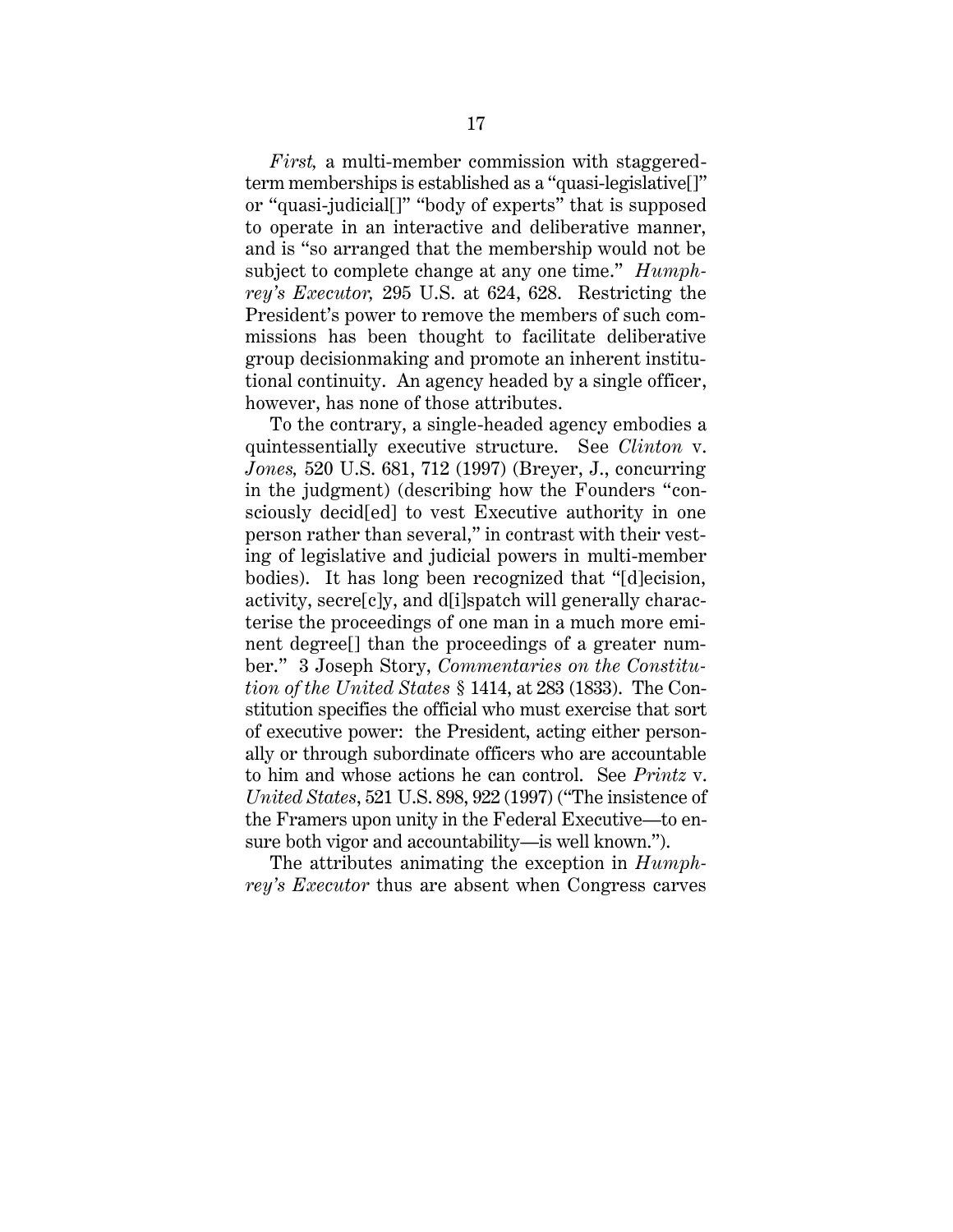off a portion of quintessentially executive power and vests it in a single principal officer not removable at the President's will. And because the *rationale* for the *Humphrey's Executor* exception does not apply, even the same level of intrusion into the President's exercise of executive authority approved in *Humphrey's Executive* cannot be justified when imposed by a singleheaded agency like the Bureau. See *Humphrey's Executor*, 295 U.S. at 632 (disclaiming any conclusion on the permissibility of applying removal restriction to any office other than ones "such as that here involved").

*Second*, a single-headed independent agency presents a greater risk than a multi-member independent commission of taking actions or adopting policies inconsistent with the President's executive policy. Unlike a multi-headed commission, which generally must engage in at least some degree of deliberation and collaboration, a single Director can decisively implement his own views and exercise discretion without those structural constraints. As noted, it is for such reasons that the Framers adopted a strong, unitary Executive—headed by the President—rather than a weak, divided one. Vesting such power in a single person not answerable to the President represents a stark departure from the Constitution's framework.

That difference in decisionmaking is reinforced by the difference in the timing and composition of appointments to the two types of agencies. For a multi-headed commission with staggered terms, the President is generally assured to have an opportunity to appoint at least some of its members, and the bipartisan-membership requirement that is common for such commissions further increases the likelihood that at least some of the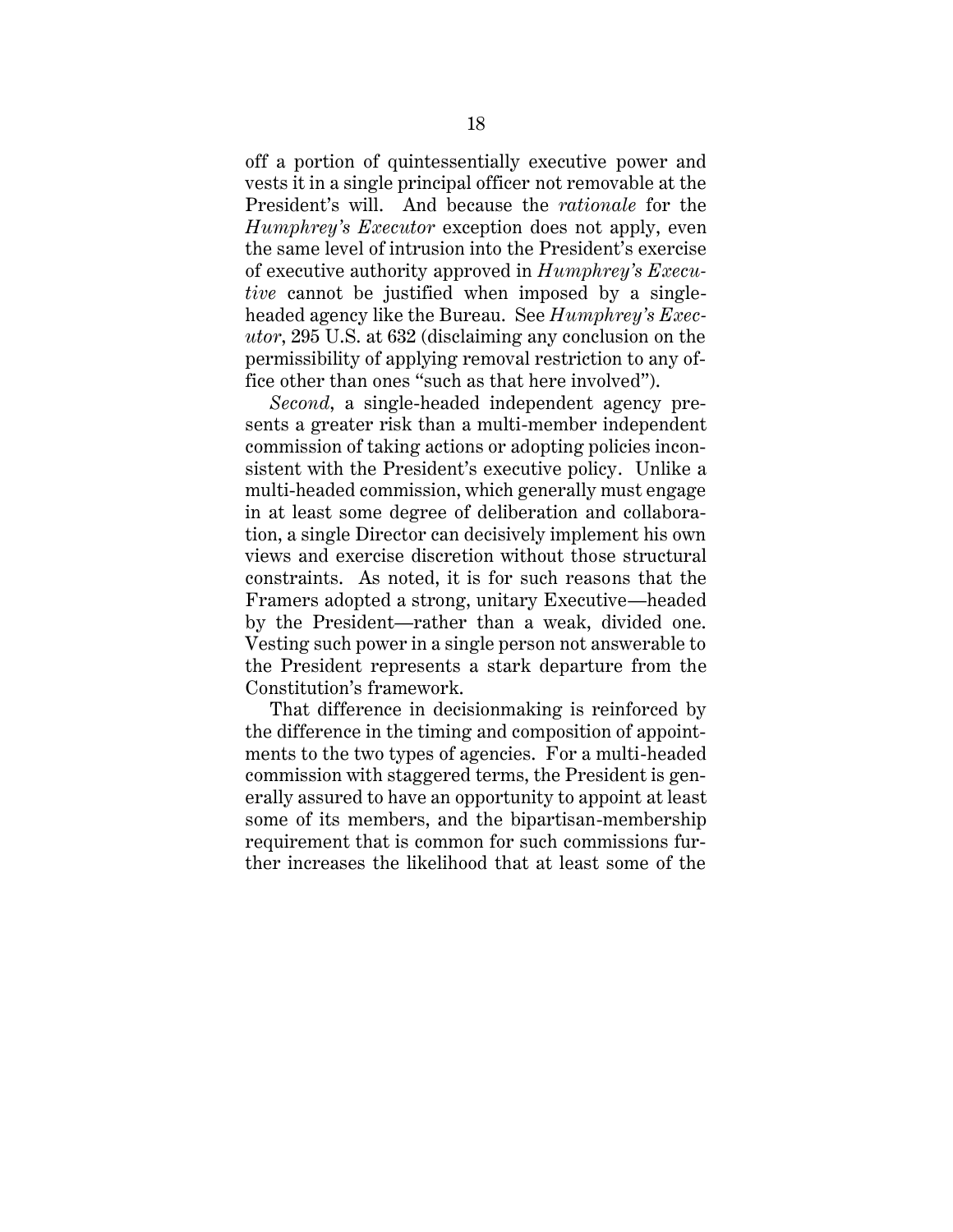holdover members share the President's views. By contrast, where a single Director has a term greater than four years, a President may never have the opportunity to appoint the Director. Cf. 12 U.S.C.  $5491(c)(1)$  (Bureau's Director to serve a five-year term). An agency over which the President lacks control of both back-end removal and front-end appointment represents a further departure from the constitutional design.

To be sure, the frequency with which the threat of departures from the President's executive policy materializes will depend on the particular circumstances, but the "added" risk of such departures "makes a difference." *Free Enter. Fund,* 561 U.S. at 495. In *Morrison*, the interference with executive power was found to be mitigated because it applied only to an inferior officer with "limited jurisdiction and tenure" and the lack of any "policymaking or significant administrative authority." 487 U.S. at 691. In *Humphrey's Executor*, the interference with executive power was found to be mitigated by the FTC's multi-member nature. But the interference with executive power caused by the removal restriction on the Bureau's Director is exacerbated by both the Bureau's single-headed nature and its wideranging policymaking and enforcement authority over private conduct.

*Third*, unlike multi-member independent commissions, a single-headed independent agency like the Bureau is a relatively novel innovation. See Pet. App. 478a-484a (Kavanaugh, J., dissenting). In the separation-ofpowers context, "the lack of historical precedent" for a new structure is "[p]erhaps the most telling indication of [a] severe constitutional problem." *Free Enter. Fund*, 561 U.S. at 505 (citation omitted); see *NLRB* v. *Noel Canning,* 134 S. Ct. 2550, 2559 (2014) ("'[L]ong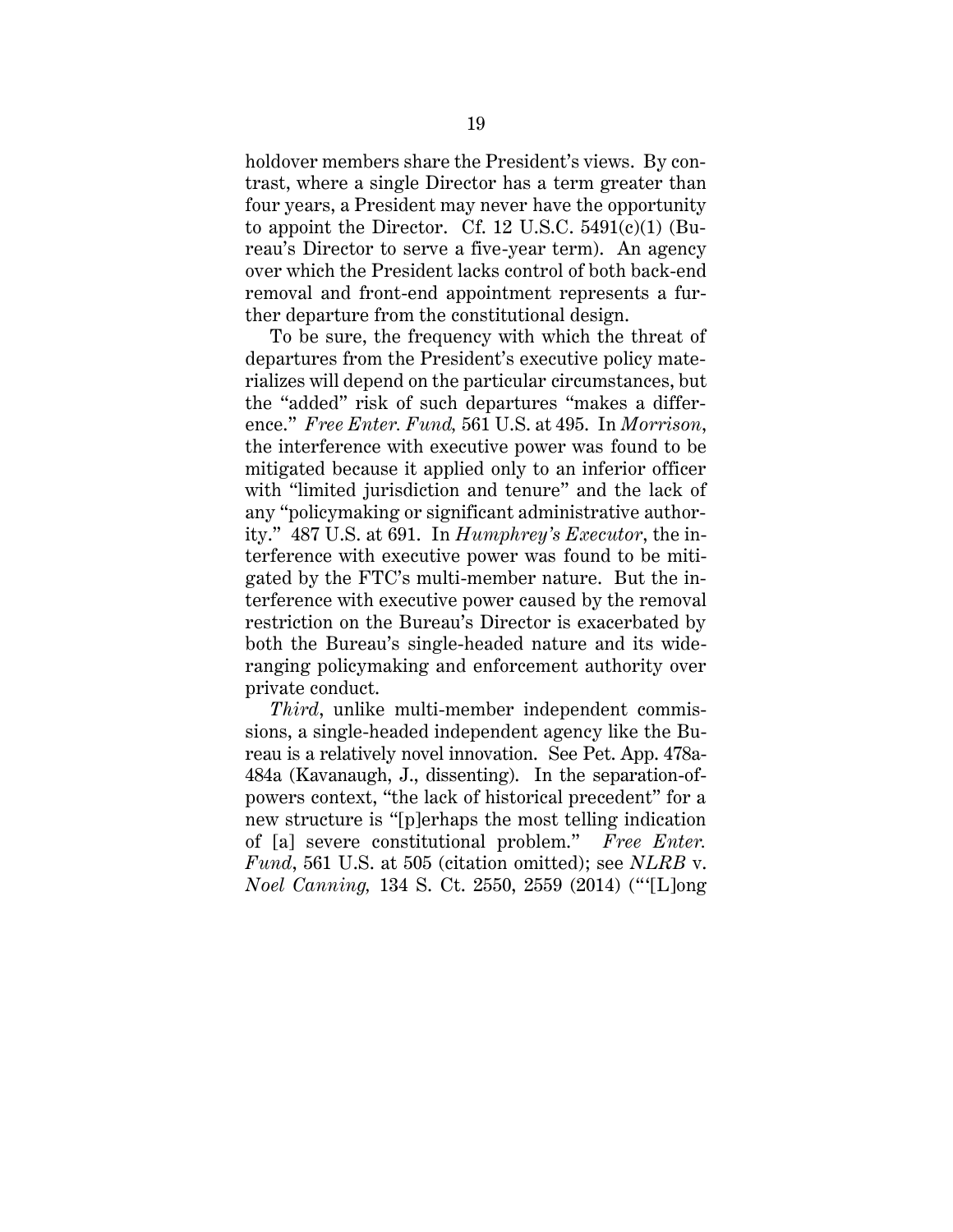settled and established practice is a consideration of great weight in a proper interpretation of constitutional provisions' regulating the relationship between Congress and the President.") (quoting *The Pocket Veto Case,* 279 U.S. 655, 689 (1929)). In *Free Enterprise Fund,* for instance, the Court declined to extend *Humphrey's Executor* to the "novel structure" of requiring "an unusually high standard" of cause for a principal officer to remove an inferior officer, when the principal officer, in turn, could only be removed for cause. *Free Enter. Fund,* 561 U.S. at 496, 502-503. The Court has rightly been reluctant to expand *Humphrey's Executor* to "new situation[s] not yet encountered by the Court." *Id.* at 483.

*Finally*, there would be no meaningful limiting principle if *Humphrey's Executor* were extended beyond certain multi-member commissions to single-headed agencies like the Bureau. The functions, rather than the structure, of the FTC cannot alone justify the characterization as "quasi-legislative" or "quasi-judicial," because, as the Court later acknowledged in *Morrison*, "it is hard to dispute that the powers of the FTC at the time of *Humphrey's Executor* would at the present time be considered 'executive,' at least to some degree." *Morrison*, 487 U.S. at 690 n.28 (citation omitted); *accord Bowsher* 478 U.S. at 733 ("Interpreting a law enacted by Congress to implement the legislative mandate is the very essence of 'execution' of the law."). The terms "quasi-legislative" and "quasi-judicial" thus must be understood to reflect the interactive and deliberative mode of decisionmaking that is expected of multi-member legislative and judicial bodies.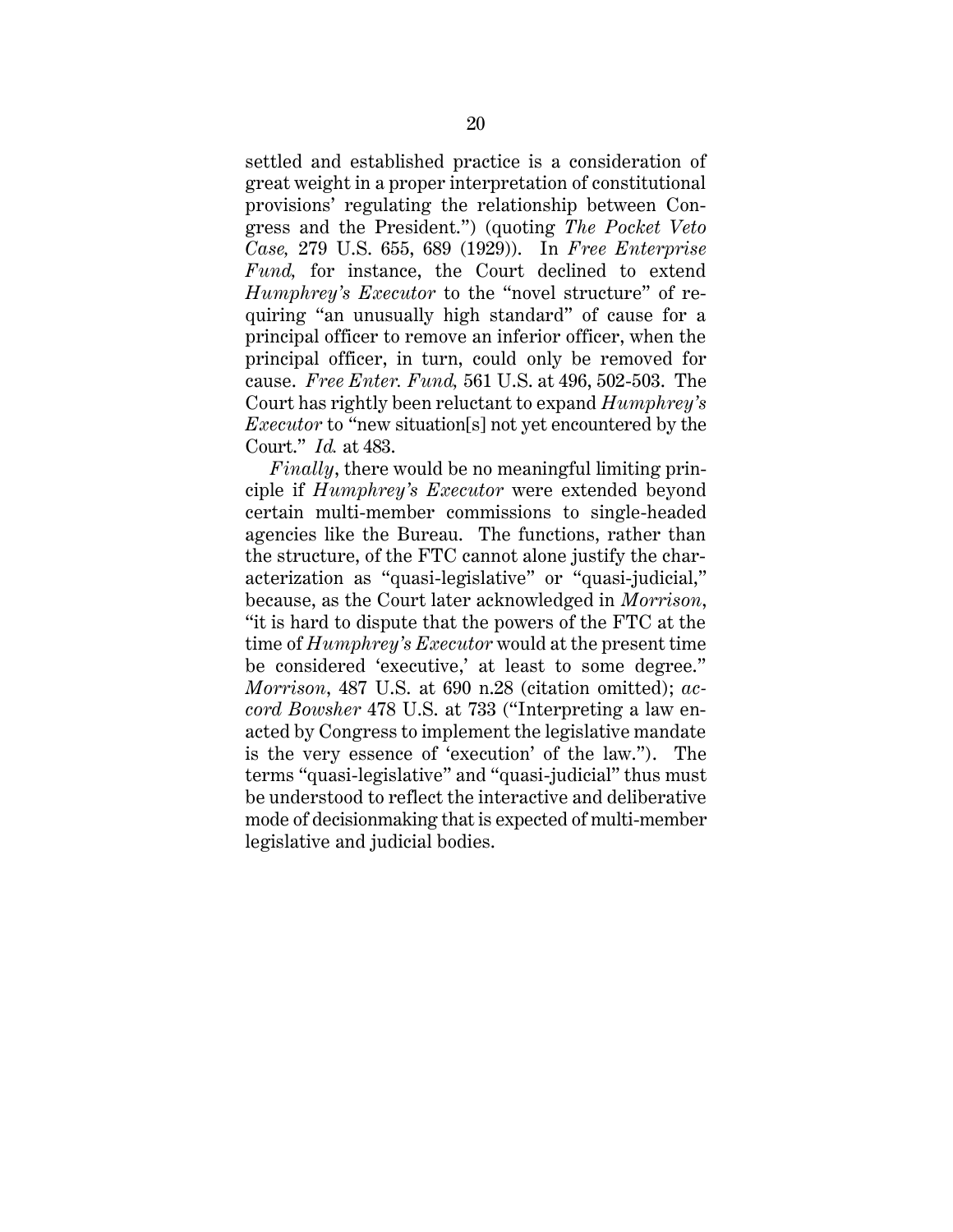Given "[t]he difficulty of defining such categories of 'executive' or 'quasi-legislative' officials" based on function, *Morrison*, 487 U.S. at 689 n.28, the *PHH* court provided little basis for distinguishing even Cabinet officers like the Secretary of the Treasury. Indeed, the *PHH* majority opinion strongly suggests Congress could restrict the President's ability to remove any "financial regulator[]" and offers no limitation that would prevent Congress from similarly restricting the President's ability to remove the Secretary of the Treasury. Pet. App. 283a; see *id.* at 251a-252a, 281a-285a.<sup>6</sup>

d. The proper remedy for the constitutional violation is to sever the provision limiting the President's authority to remove the Bureau's Director. As explained in *Free Enterprise Fund,* when "'confronting a constitutional flaw in a statute,'" courts generally "'try to limit the solution to the problem,' severing any 'problematic portions while leaving the remainder intact.'" 561 U.S. at 508 (quoting *Ayotte* v. *Planned Parenthood of N. New England,* 546 U.S. 320, 328-329 (2006)). Even

<sup>6</sup> If this Court were to grant review and conclude that *Humphrey's Executor* applies to single-headed agencies like the Bureau, it should consider whether that case should be overruled in part or in whole. That issue is fairly encompassed in the first question presented, and so there would be no need for this Court to separately grant review of that question. Similarly, any effect of the Bureau's funding scheme on the infringement on the President's exercise of executive authority could be considered as part of the first question. See Pet. App. 293a-294a (majority opinion); *id.* at 533a-534a & n.19 (Kavanaugh, J., dissenting). To the extent petitioners assert that the funding scheme presents a distinct constitutional problem, the question received only passing consideration in *PHH*, and petitioners provide no compelling reason for this Court to further consider it here. See *Byrd* v. *United States*, 138 S. Ct. 1518, 1527 (2018) ("[T]his is 'a court of review, not of first view.' ") (citation omitted).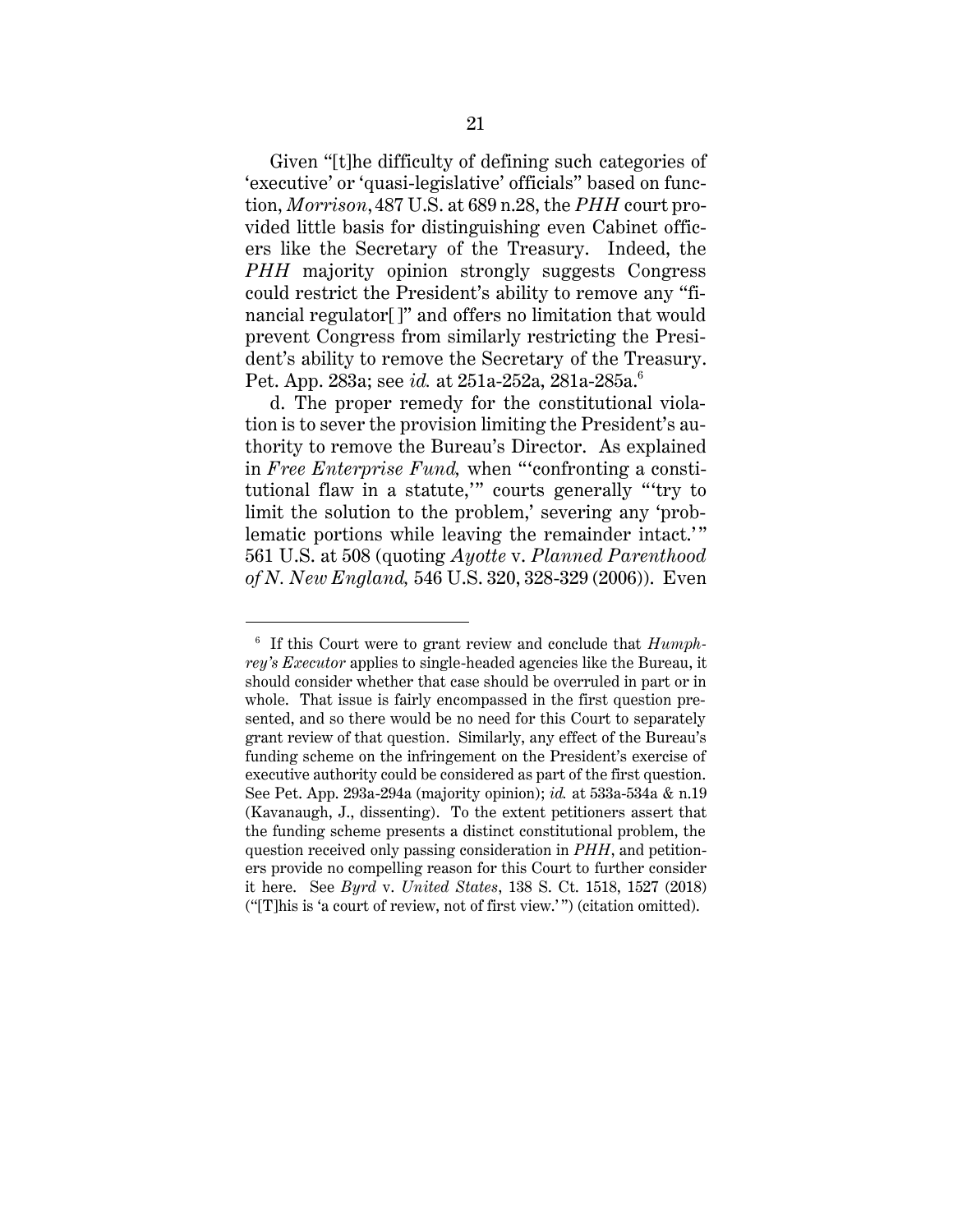though Congress had not enacted a severability clause, the Court there held unconstitutional only the removal restriction pertaining to members of the Public Company Accounting Oversight Board, and went on to hold that the proper remedy was to invalidate the removal restriction, leaving the board members removable at will. *Id.* at 509. The Court reasoned that the Sarbanes-Oxley Act of 2002, Pub. L. No. 107-204, 116 Stat. 745, would "'remain[] fully operative as a law' with these tenure restrictions excised," and no evidence suggested that Congress "would have preferred no Board at all to a Board whose members are removable at will." *Free Enter. Fund*, 561 U.S. at 509 (citations and internal quotation marks omitted).

The same result follows *a fortiori* here. Absent the for-cause removal provision, the Dodd-Frank Act and its Bureau-related provisions will remain "fully operative." *Free Enter. Fund,* 561 U.S. at 509 (citation omitted). And, as in *Free Enterprise Fund,* there is no evidence that Congress would have preferred no Bureau at all to a Bureau with a Director who is removable at will. See *ibid.* Moreover, unlike the statute at issue in *Free Enterprise Fund*, the Dodd-Frank Act includes a severability clause, providing that if one of the Act's provisions is "held to be unconstitutional," the remainder of the Act "shall not be affected thereby." 12 U.S.C. 5302. While it may be possible to conceive of other ways to remedy the constitutional violation, "[s]uch editorial freedom \* \* \* belongs to the Legislature, not the Judiciary." *Free Enter. Fund,* 561 U.S. at 510.

For these reasons, in an appropriate case, the Court should hold that the removal restriction in 12 U.S.C.  $5491(c)(3)$  impermissibly infringes the separation of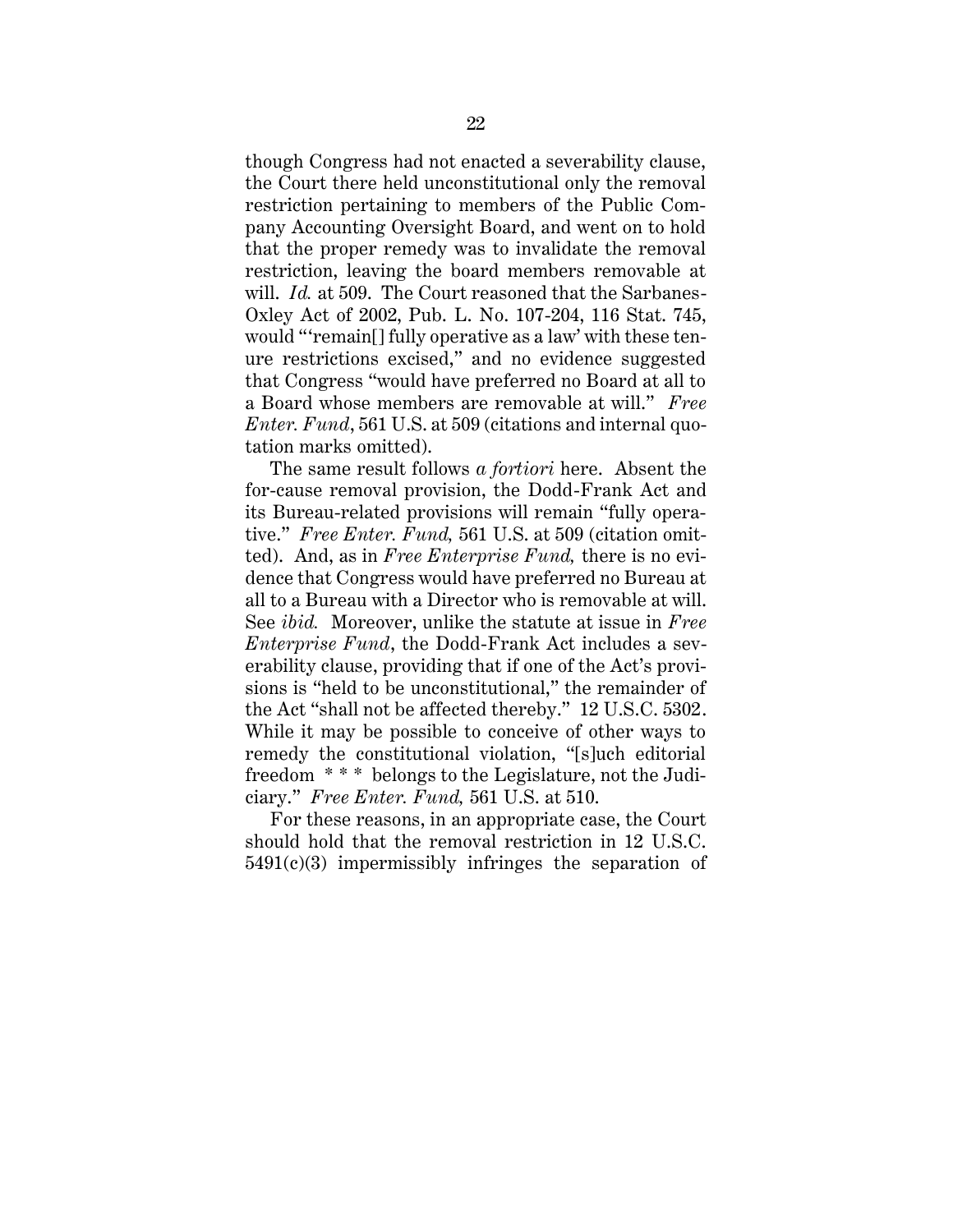powers fundamental to our constitutional structure, and sever the provision from the rest of the Dodd-Frank Act.

3. The position expressed here is that of the United States, not the position of the Bureau to date. As noted, the Bureau possesses independent litigating authority in the lower courts. See 12 U.S.C. 5564. Under the leadership of Acting Director John Michael Mulvaney, the Bureau continued to defend the constitutionality of the Bureau's structure in those courts. On Thursday, December 6, 2018, the Senate confirmed Kathleen Kraninger to serve as the new Director of the Bureau. See 164 Cong. Rec. S7341 (daily ed. Dec. 6, 2018). This Office has been informed that Ms. Kraninger will soon be appointed and assume leadership of the Bureau.

In light of the United States' position in this case, if the Court were to grant the petition for a writ of certiorari, it would be the Court's usual practice to appoint an amicus curiae to defend the judgment of the court of appeals. Before following that approach here, however, the United States respectfully requests a reasonable opportunity for the new Senate-confirmed Director of the Bureau to determine whether the Bureau will seek to defend the court of appeals' judgment in this Court and for the Acting Solicitor General to determine whether he will authorize the Bureau to do so. See 12 U.S.C. 5564(e); cf., *e.g.*, Nat'l Labor Relations Bd. Br., *Epic Sys. Corp.* v. *Lewis*, 138 S. Ct. 1612 (2018) (No. 16-307).